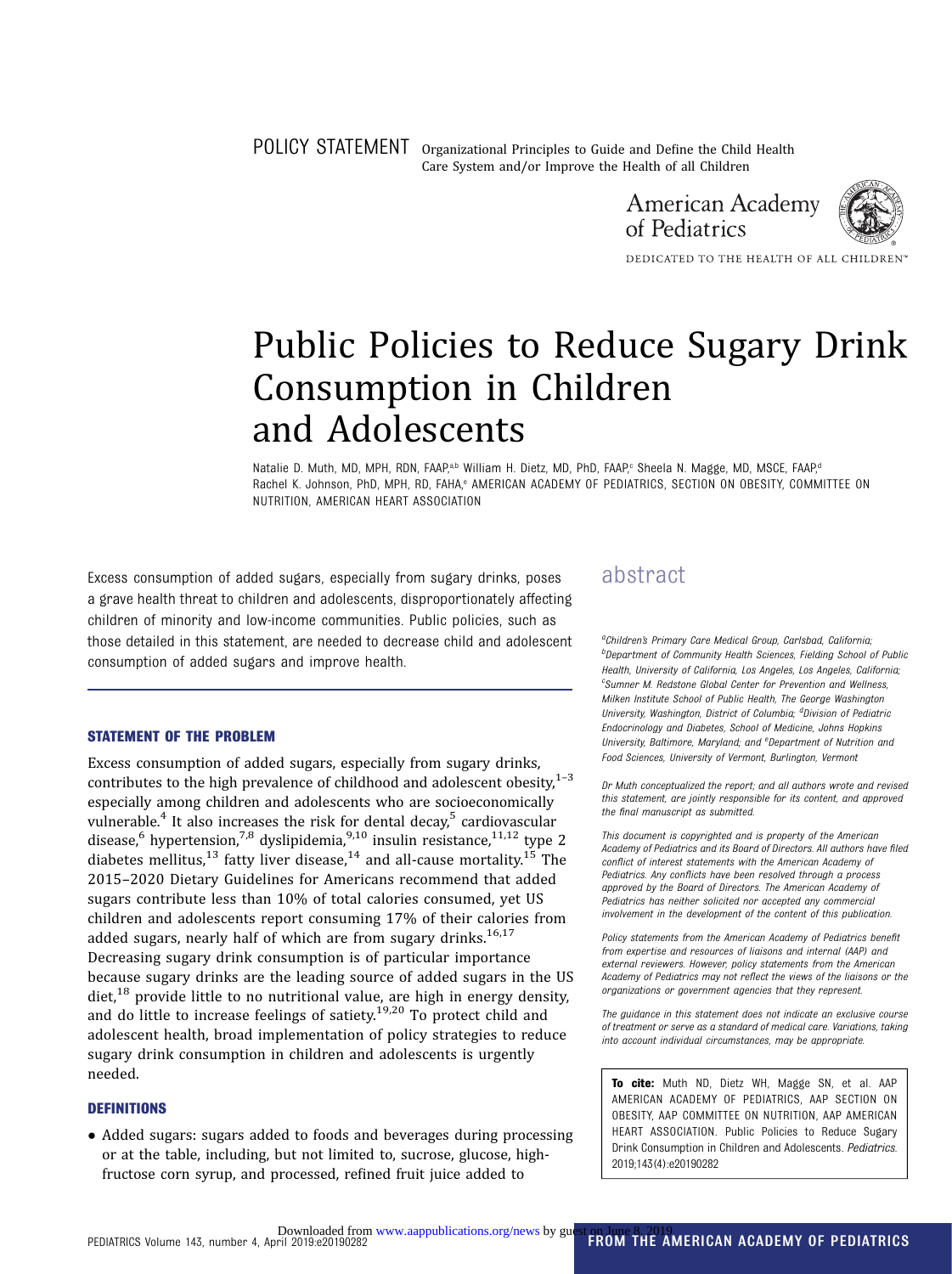beverages and foods as a sweetener. Added sugars do not include fructose and lactose when present naturally in fruits, vegetables, and unsweetened milk.

- Sugary drink, sugar-sweetened beverage, sugar drink: all terms that refer to beverages containing added sugars. Such beverages include, but are not limited to, regular soda, fruit drinks, sports and energy drinks, and sweetened coffees and teas. In most studies, diet drinks (defined as  $<$ 40 kcal per 8 oz), 100% fruit juice, and flavored milks are not considered to be sugary drinks.
- Excise tax: tax imposed on product manufacturers or distributors (which often is passed down to retailers and ultimately consumers) that increases prices of products at the shelf or for distributors, in contrast to a sales tax in which the tax is added at the register.

#### **BACKGROUND**

In its scientific statement on the role of added sugars and cardiovascular disease risk in children, the American Heart Association (AHA) concluded that strong evidence supports the association of added sugars with increased cardiovascular disease risk through increased caloric intake, increased adiposity, and dyslipidemia.<sup>[6](#page-8-0)</sup> The 2015 Dietary Guidelines Advisory Committee drew similar conclusions and advised that public health strategies are needed to reduce consumption of sugary drinks, the leading source of added sugars in the diets of US children and adolescents. $^{21}$  $^{21}$  $^{21}$  Highlighting the global problem of excess sugar intake and the international urgency to act, the European Society for Paediatric Gastroenterology, Hepatology and Nutrition called on national authorities to adopt policies aimed at reducing free sugar intake in infants, children, and adolescents.<sup>[22](#page-8-0)</sup>

The World Health Organization recommends limiting added sugars intake to less than 10% of total calories, with increased benefits of reducing intake to less than 5% of calories. $23$  The 2015–2020 Dietary Guidelines for Americans also recommends that less than 10% of calories consumed be from added sugars.<sup>16</sup> The AHA recommends that children 2 years and older consume  $\leq$ 25 g (6.25 teaspoons) of added sugars per day and no more than 8 oz of sugary drinks per week. Added sugars should not be in the habitual diet of children younger than 2 years. $<sup>6</sup>$  $<sup>6</sup>$  $<sup>6</sup>$  Despite these</sup> recommendations, US children and adolescents report consuming 17% of their calories from added sugars, nearly half of which are from sugary drinks. Those at the highest quintile report consuming 620 kcal daily from added sugars, of which nearly 300 kcal (equivalent to 75 g or 18.75 teaspoons) are from sugary drinks.<sup>[17](#page-8-0)</sup> Many of these high consumers are adolescent boys, who report drinking, on average, 278 kcal of added sugars per day.[24](#page-8-0)

Previous American Academy of Pediatrics (AAP) publications have stressed the important role that pediatricians play in the early identification, prevention, and treatment of obesity.<sup>[25](#page-9-0)</sup> The AAP also recommends that pediatric health care providers become more involved in schools, advocating for healthier foods and activities.<sup>[26](#page-9-0)</sup> In its 2017 statement, "Fruit Juice in Infants, Children, and Adolescents: Current Recommendations," the AAP advised pediatricians to support policies that seek to limit the consumption of fruit juice (ie, no juice in children younger than 1 year, no more than 4 oz per day in children ages 1–3 years, no more than 4–6 oz per day in children ages 4–6 years, and no more than 8 oz per day in children ages 7–18 years), including children participating in the Special Supplemental Nutrition Program for Women, Infants, and Children (WIC). $27$  In its 2011 statement on

sports and energy drinks, the AAP recommended that children and adolescents avoid all energy drinks and the routine consumption of carbohydrate-containing sports drinks and instead drink water.<sup>[28](#page-9-0)</sup>

On the basis of lessons learned from tobacco-control efforts (1 of the greatest public health successes of the United States) the AAP and AHA offer additional policy recommendations targeted at federal, state, and local policy makers to improve child nutrition through reduced sugary drink intake. These policies are best implemented in conjunction with local pediatrician support to respond to the urgent need to reduce added sugars consumption in children and adolescents.

#### PUBLIC POLICY RECOMMENDATIONS

1. Local, state, and/or national policies intended to reduce consumption of added sugars should include the consideration of approaches that increase the price of sugary drinks, such as an excise tax. Such taxes should be accompanied by education of all stakeholders on the rationale and benefits of the tax before implementation. Tax revenues should be allocated, at least in part, to reducing health and socioeconomic disparities.

Price increases are associated with a decrease in consumption. For example, as tobacco prices increased, cigarette consumption dropped precipitously, particularly among youth and people of lower socioeconomic status.<sup>[29](#page-9-0)</sup> Strong evidence indicates that alcohol excise taxes reduce excessive alcohol consumption and its associated harmful consequences, such as motor vehicle collisions.<sup>[30](#page-9-0)</sup> In the case of sugary drinks, a systematic review revealed that each 10% increase in price, such as a tax, reduced sugary drink consumption by 7%.<sup>[31](#page-9-0)</sup> The World Health Organization suggests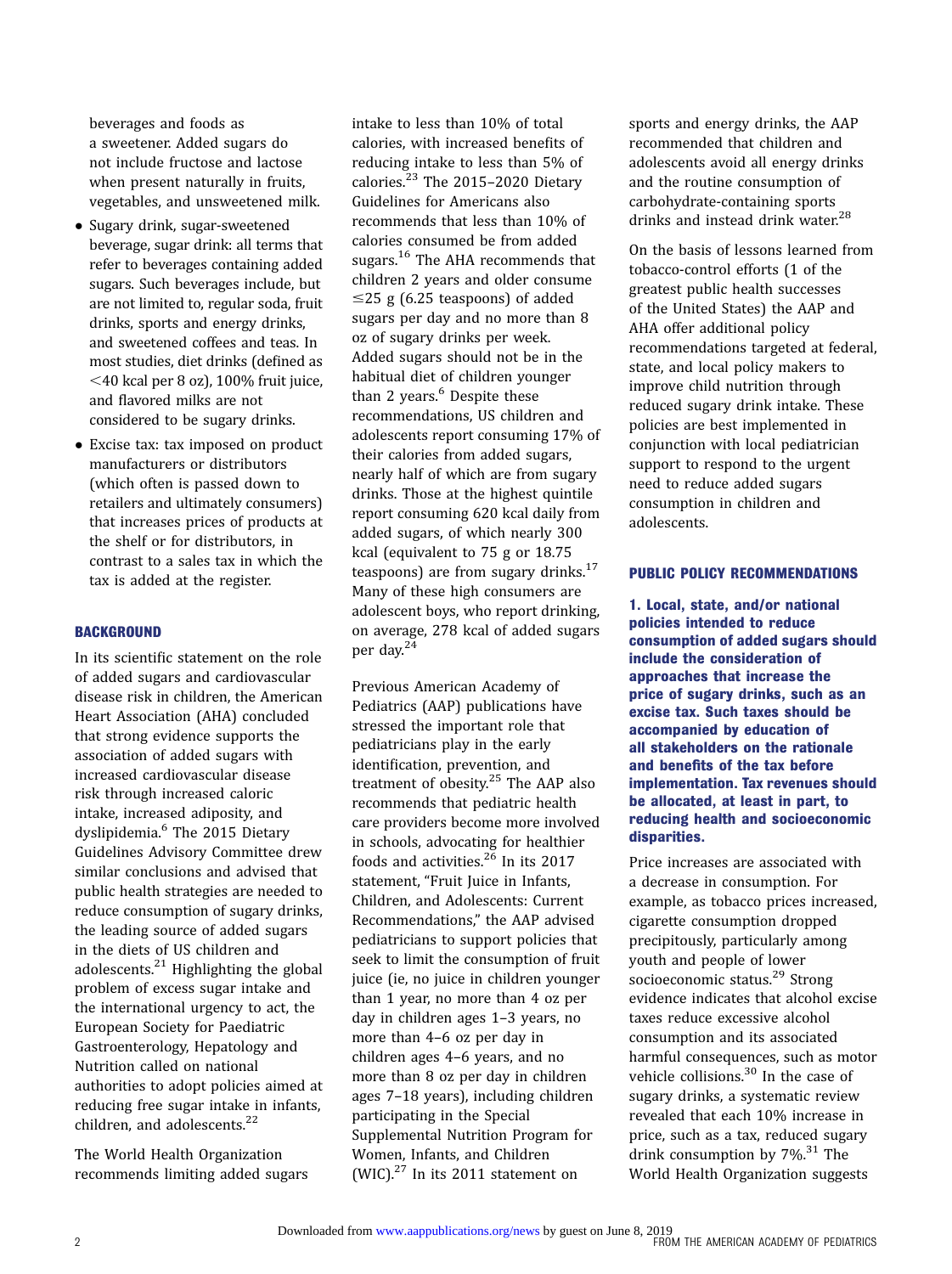that a higher tax of 20% would most likely have the greatest effect on reducing consumption.<sup>[32](#page-9-0)</sup> The Childhood Obesity Intervention Cost-Effectiveness Study (CHOICES), a modeling study aimed at identifying the most cost-effective interventions to reduce childhood obesity, found implementation of a sugary drink tax to be the most cost-effective strategy to address childhood obesity, leading to prevention of 575 000 cases of childhood obesity and a health care savings of \$30.78 per dollar spent over 10 years.<sup>33</sup> Such taxes are most effective when accompanied by a broad education campaign to help stakeholders understand the risks of sugary drink consumption and the rationale and benefits of the tax.[34](#page-9-0)

Several countries have implemented these types of taxes. In 2014, Chile raised the tax on drinks containing more than 6.25 g of added sugars per 100 mL from 13% to 18% and lowered the tax on drinks with under 6.25 g of added sugars per 100 mL from 13% to 10%. Researchers found that sugary drink purchases decreased 21% in the year after the tax took effect. $35$  The most rigorously evaluated sugary drink tax is Mexico's 2014 implementation of a nationwide 10% excise tax (1 peso per liter) on sugary drinks. The successful passage and implementation of the tax resulted from a broad education campaign organized by tax proponents that included coalition building, lobbying, media advocacy, public demonstrations, multiple forums, drafting of a legislative proposal, and public opinion polling.[36](#page-9-0) As a result of the tax, the average volume of taxed beverages purchased was 5.5% lower in 2014 than expected without the tax, with a 9% decrease in sales to lowerincome households.[37](#page-9-0) A follow-up study of the second year of the tax (2015) revealed that consumption decreased 9.7% from baseline. Thus, over the 2 years after the tax was implemented, the net decrease in

sugary drinks was 7.6%. Purchases of untaxed beverages, such as water, increased 2.1%. $38$  This tax alone is projected to prevent nearly 200 000 cases of obesity and save \$980 million in direct health care costs from 2013 to 2022, with the majority of benefits afforded to young adults.<sup>[39](#page-9-0)</sup>

Berkeley, California, was the first US city to levy a relatively large tax (\$0.01 per oz) on sugary drinks, effective March 2015. A study of the impact of the tax (comparing pre- and 1-year posttax beverage prices at 26 Berkeley stores; point-of-sale scanner data on 15.5 million checkouts for beverage prices, sales, and store revenue for 2 supermarket chains in 3 Berkeley and 6 nearby control non-Berkeley large supermarkets; and a representative telephone survey of 957 adult Berkeley residents) revealed that approximately 67% of the tax was passed on to consumers. Sales of sugary drinks fell 9.6%, whereas sales of untaxed beverages, such as water and milk, increased 3.5%. There was no increase in grocery bills for consumers or loss of revenue or decrease in beverage sales for stores.[40](#page-9-0) Other studies of the Berkeley tax have found similar results, $41,42$  $41,42$  $41,42$  although 1 study $43$  found that the tax had minimal impact. The authors of that study cited a low passthrough rate and, thus, limited sugary drink price increase to the consumer. However, results may have been skewed because in the evaluation, national chains that were covered by the law in the first year were combined with small stores that were only covered by the law in the second year.

Other US locales, including San Francisco, Oakland, and Albany, California; Philadelphia, Pennsylvania; Boulder, Colorado; and Seattle, Washington, have implemented an excise tax on sugary drinks. Cook County, Illinois (Chicago), which did not have a high degree of buy-in from stakeholders before implementation and was

associated with substantial industry resistance, briefly implemented a sales tax on sugary drinks but then repealed it. $44$  Some states have passed preemption laws that prohibit local municipalities from implementing a tax on sugary drinks. In June 2018, California lawmakers passed a law prohibiting any new local sugary drink taxes until 2031 in response to threats from the American Beverage Association, which funded a likely-to-pass ballot measure that would require a twothirds majority of voters to approve any local tax increase. In exchange, the American Beverage Association dropped the ballot measure. These laws stifle local innovation to meet the health and fiscal needs of constituents and are counter to a 2011 report from the Institute of Medicine (now the National Academy of Medicine), in which federal and state legislators were urged to "avoid framing preemptive legislation in a way that hinders public action."<sup>[45](#page-9-0)</sup>

Although people of lower socioeconomic status bear a greater burden from taxation, they also disproportionately benefit from the health and economic benefits from prevention of cardiovascular disease and type 2 diabetes mellitus.[39](#page-9-0) Moreover, if the tax revenue is allocated to decrease health disparities or provide other services that promote health in these specific groups, the tax ultimately may be progressive. $46,47$  For example, the Philadelphia tax has been used to fund prekindergarten programs that are of direct benefit to underserved communities.

Given the success of tobacco and alcohol taxes in reducing adolescent use and consumption of these products, policy makers should consider enacting policies that raise the price of sugary drinks. A portion of tax revenues could be used to subsidize healthier options, such as water, milk, fruits, and vegetables,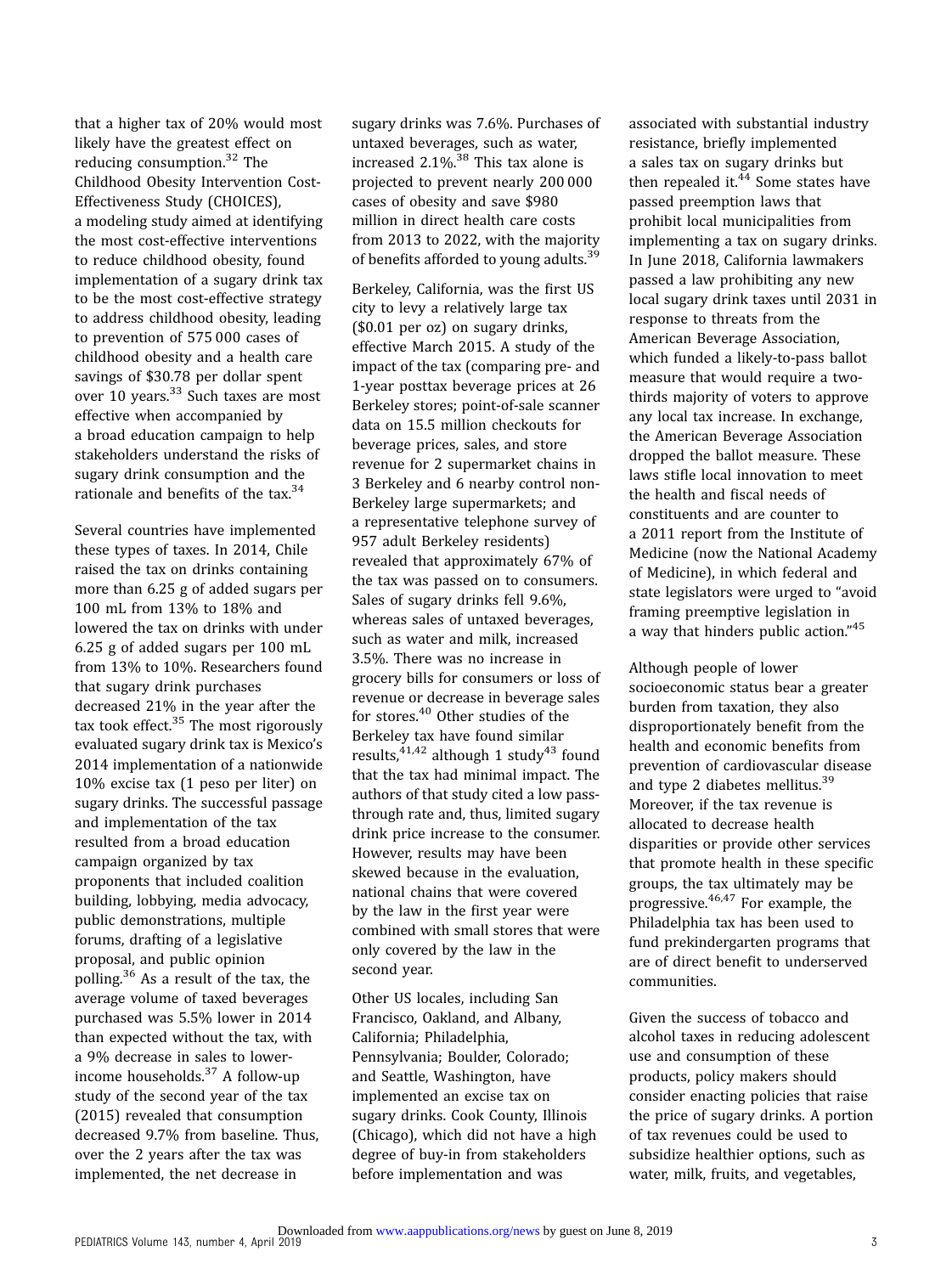and/or child health or obesity and diabetes prevention programs.

#### 2. The federal and state governments should support efforts to decrease sugary drink marketing to children and adolescents.

Similar to tobacco companies, sugary drink manufacturers aim to appeal to children and adolescents by associating their product with celebrity, glamour, and coolness. Despite the existence of the Children's Food and Beverage Advertising Initiative, an industry-initiated, selfregulatory body designed to limit marketing of unhealthful food and beverage products to children younger than 12 years, children and adolescents are frequently exposed to sugary drink advertisements. In 2009, carbonated beverage companies reported \$395 million in youthdirected expenditures, approximately 97% of which were directed at teenagers.[48](#page-9-0) According to recent Nielsen data reported by the University of Connecticut Rudd Center, children's exposure to advertisements for carbonated beverages increased 19% and their exposure to advertisements for juice, fruit drinks, and sports drinks increased 38% from 2015 to 2016. Overall, advertisements for sugary drinks have increased substantially since 2007.<sup>[49](#page-9-0)</sup> Beverages are more heavily promoted to adolescents than to younger children, $48$  who may only see 1 beverage advertisement per day on children's programs.[50](#page-9-0) An online survey of US adolescents ages 12 to 17 years ( $n = 847$ ) revealed that almost half of the adolescents reported daily sugary drink advertising exposure.[51](#page-9-0) Among survey respondents, 14- to 15-yearold, African American male adolescents whose parents had a high school education or less (factors associated with increased sugary drink consumption<sup>[52](#page-9-0)</sup>) reported the highest exposure to advertising of soda, fruit drinks, sports drinks, and energy drinks.<sup>51</sup> Because children

tend to consume the beverages promoted on television and because African American children are exposed to the most sugary drink advertisements, the disparity in sugary drink advertising exposure may contribute to the disproportionate rates of obesity among African American children.

Stronger measures are needed to curtail advertising of sugary drinks to children and adolescents on television, on the Internet, and in places frequented by children, such as movie theaters, concerts, and sporting events. Although companies are protected by commercial free speech rights and may not be mandated to stop advertising to children and adolescents, other methods to reduce advertising of unhealthful food and beverages to children and adolescents could be used. For example, businesses are permitted to deduct costs of advertising as a business expense. Modeling by the CHOICES study suggests that eliminating the advertising subsidy for nutritionally poor foods and beverages marketed to children would prevent approximately 129 000 cases of obesity over a decade at a cost \$0.66 for each unit of BMI reduced. The additional benefit of this approach is that it would generate approximately \$80 million annually in tax revenue.<sup>[33](#page-9-0)</sup> The US Congress should consider this and other allowable measures to reduce advertising of sugary drinks to children and adolescents.

State governments should implement the US Department of Agriculture's (USDA) local school wellness policy final rule under the Healthy, Hunger-Free Kids Act of 2010, which requires that only foods and beverages meeting the Smart Snacks standards may be marketed on school campuses during the school day.<sup>[53](#page-9-0)</sup> State governments should also consider additional strategies to reduce sugary drink marketing and advertising to children and adolescents through

measures such as prohibitions on coupons, sales, and advertising in and around schools and on school buses as well as sugary drink–branded sponsorship of youth sporting events.

#### 3. Federal nutrition assistance programs should aim to ensure access to healthful food and beverages and discourage consumption of sugary drinks.

Several federal nutrition programs direct taxpayer dollars toward reducing food insecurity and supporting healthful nutrition for children and families of low income.

#### WIC.

WIC provided nutritious foods to nearly 1.9 million infants and 4 million children ages 1 to 5 years in fiscal year 2016. WIC provides a supplemental package of healthful foods and beverages and offers a robust nutrition education program. Although 100% juice is allowed, sugary drinks are not included in the WIC package.

#### Child and Adult Food Care Program

More than 3 million children are served by the Child and Adult Care Food Program (CACFP) (a program administered by the USDA), which provides cash assistance to states to provide healthful food to children and adults in child and adult care institutions. Sugary drinks are noncreditable items in the CACFP (ie, they may be served but do not count toward meeting the meal pattern requirements for a meal to be reimbursed). Flavored milks are not creditable for children ages 2 to 5 years but are creditable for children and adults older than 6 years if they contain no more than 22 g of total sugars per 8 oz. The CACFP best practices advise early care and education centers to avoid serving noncreditable sugary drinks in their facilities.[54](#page-10-0) However, few states currently have any provisions prohibiting access to sugary drinks in these settings. Because most early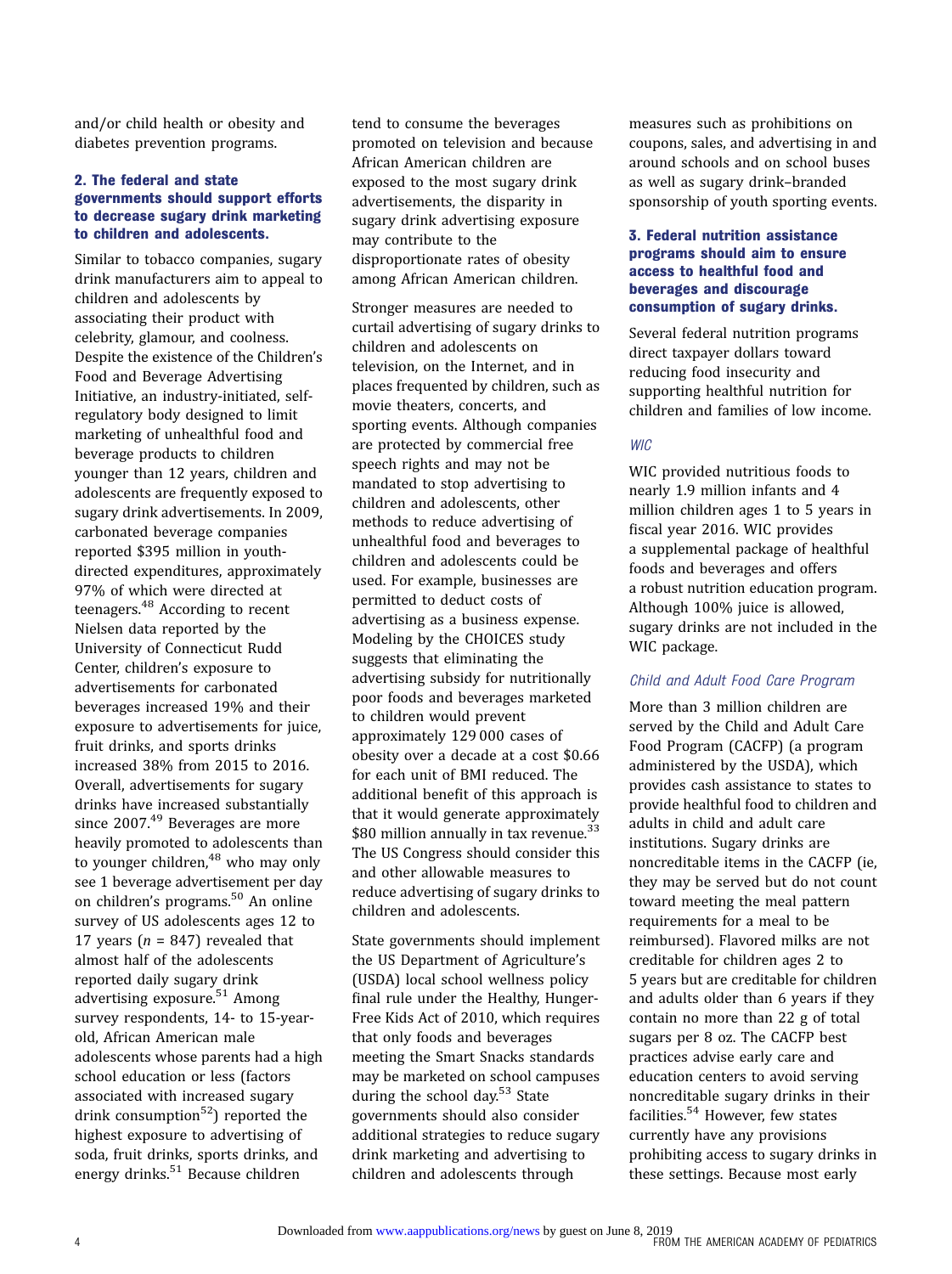care and education centers are regulated at the state, rather than federal, level, states should adopt policies that restrict early care and education centers from serving children sugary drinks.

#### School Breakfast Program, School Lunch Program, and Competitive Foods

The Healthy, Hunger-Free Kids Act of 2010 required the USDA to establish national nutrition standards for all foods sold in schools at any time, including foods sold for school breakfast and school lunch and competitive foods sold outside meal programs (Smart Snacks standards). The adopted standards do not allow sugary drinks in elementary or middle school and only allow drinks other than 100% fruit juice, milk, or approved milk alternatives if they contain less than 40 kcal per 8 oz or less than 60 kcal per 12 oz for high schools. A 2018 final rule allows states flexibility to include flavored low-fat milk, in addition to flavored nonfat milk, as long as school meals stay within calorie requirements.<sup>[55](#page-10-0)</sup> The CHOICES modeling study predicts that nutrition standards for all school meals will likely prevent 1.8 million cases of childhood obesity from 2015 to 2025 and save \$0.42 per dollar spent and that including nutrition standards for all competitive foods and beverages will prevent 345 000 cases of childhood obesity and save \$4.56 per dollar spent.<sup>[33](#page-9-0)</sup> Additional evidence indicates that adolescents drink fewer sugary drinks when standards such as these are implemented.[56](#page-10-0)–[59](#page-10-0) Ultimately, the Healthy, Hunger-Free Kids Act and Smart Snacks standards improved children's nutrition and reduced intake of added sugars,  $60-62$  $60-62$  $60-62$  although additional technical assistance and supports are needed to increase compliance. $61,63,64$  $61,63,64$  $61,63,64$  $61,63,64$  $61,63,64$  These policies should be implemented, enforced, and enhanced to further promote a healthy school environment. The policies also should be accompanied by a robust nutrition education

program to help children and adolescents understand how to make healthy food and beverage choices, including information on how to identify and respond to marketing messages and how to read nutrition labels.

#### Supplemental Nutrition Assistance Program

The Supplemental Nutrition Assistance Program (SNAP), a vital safety net program that provides food for 45 million families, including 23 million children, is the nation's largest child nutrition program, serving approximately 1 in 4 US children.[65](#page-10-0) Although SNAP has proven successful at addressing undernutrition and food insecurity, it is the only government feeding program that does not have nutrition standards to address diet quality. In the 2015 Dietary Guidelines Advisory Committee report, it was advised that changes be made to align WIC and SNAP with the Dietary Guidelines for Americans, including encouraging the purchase of healthful foods and discouraging the purchase and consumption of sugary drinks.<sup>[21](#page-8-0)</sup> Additionally, the Dietary Guidelines Advisory Committee suggested that efforts are necessary to reduce access to sugary drinks in community settings and that they should be seamlessly integrated with food assistance programs, including SNAP.<sup>[21](#page-8-0)</sup> Each day, SNAP dollars pay for 20 million servings of sugary drinks at an annual cost of \$4 billion.<sup>[66](#page-10-0)</sup> If sugary drinks were not included as a SNAP benefit, estimates suggest that 510 000 type 2 diabetes mellitus person-years and 52 000 deaths could be averted, with a savings of \$2900 per quality-adjusted life-years saved.<sup>[67](#page-10-0)</sup> Qualityadjusted life-years is an economic measure of the state of health of a person that combines quality of life and longevity.

The public and SNAP participants support both improved access to

healthful foods within SNAP and removal of SNAP benefits for sugary drinks.<sup>68,[69](#page-10-0)</sup> States cannot make changes to SNAP benefits without a waiver from the USDA. Nonetheless, the USDA has repeatedly rejected states' requests for waivers and pilot studies that would eliminate sugary drinks from SNAP. The USDA has cited concerns related to retailer implementation as well as the need for a robust evaluation framework. Moreover, the USDA and antihunger organizations have raised many concerns about the consequences of such a restriction, leading to a clear need to evaluate such a policy and gain public support before its implementation.<sup>[70](#page-10-0)</sup> There is concern that a restriction might increase stigma and embarrassment and subsequently deter SNAP participation if a SNAP participant attempts to purchase a sugary drink with SNAP benefits and is denied at the counter. A robust information campaign detailing the benefits of change might counter, but would not eliminate, this risk, and policies should be sensitive to this issue. Some have also questioned the restriction of sugary drinks from SNAP whereas other highly processed, nonnutritious foods containing substantial amounts of added sugars (eg, snack cakes, cookies, etc) are still allowed. There is also concern that any change to SNAP may prompt cuts to the food benefits that participants receive. $71$  Because the current SNAP benefit amounts to an average of \$1.40 per person per meal, it is imperative that SNAP benefits and eligibility not only remain intact but also increase to provide families with the resources they need to obtain an adequate, healthful diet throughout the month.

The Healthy Incentives Pilot offers a model to evaluate the effects of making a change to SNAP. In 2008, Congress directed \$20 million to fund a pilot project to subsidize fruit and vegetable purchases within SNAP. The Healthy Incentives Pilot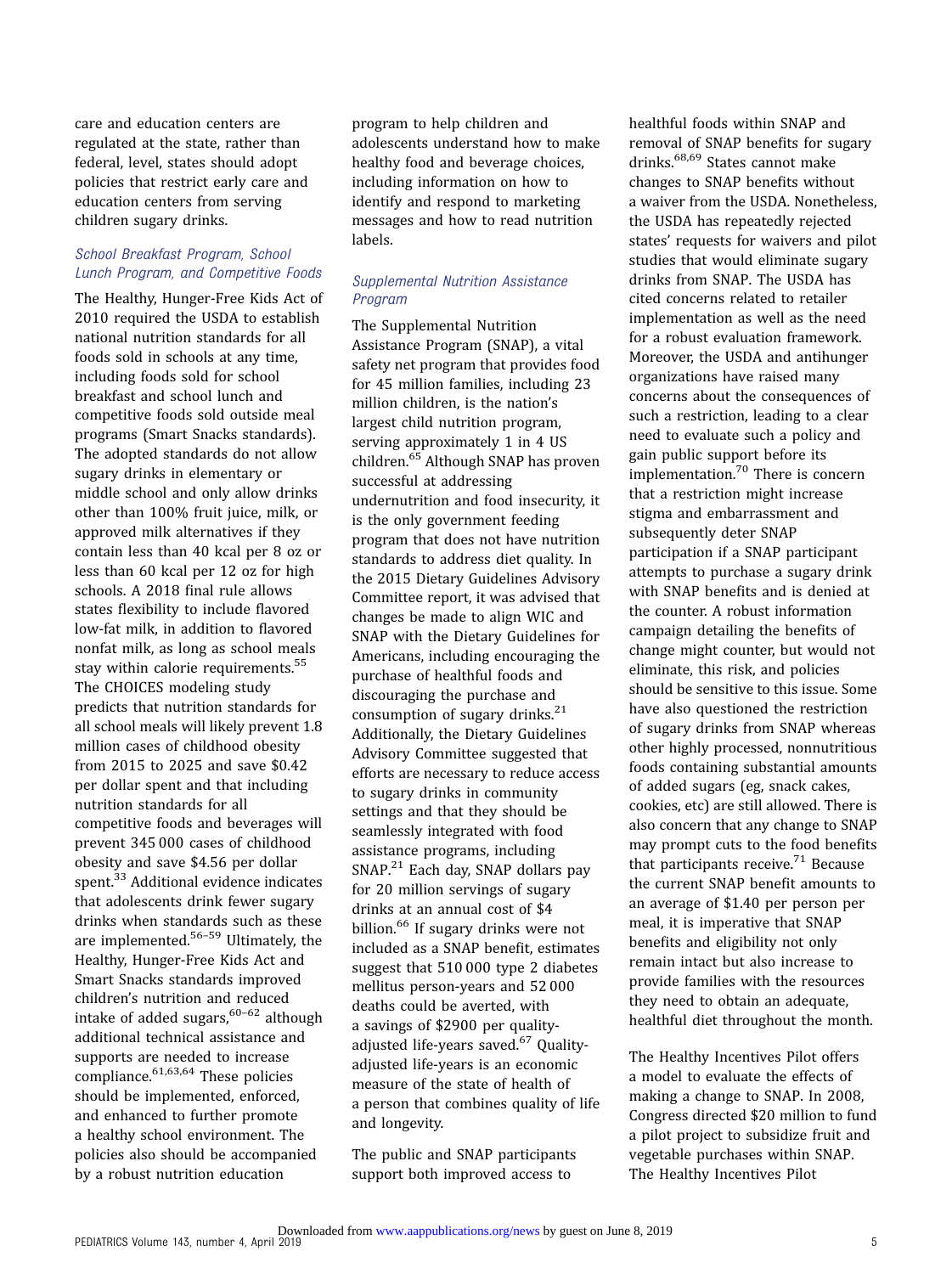demonstrated that providing a 30 cent incentive for every SNAP dollar spent on fruits and vegetables increased purchases of fruits and vegetables by 26%.[72](#page-10-0) A randomized controlled trial conducted in Minnesota revealed that a food benefit program that paired incentives to eat healthful foods, such as fruits and vegetables, with restrictions on sweet baked goods, candies, and sugary drinks decreased caloric intake and improved the nutritional quality of participants' diets, compared with no change, incentive only, or restriction only.[73](#page-10-0) A survey of SNAP participants and SNAP-eligible nonparticipants revealed support for policies that provided an incentive to purchase healthful foods and imposed restrictions on sugary drinks.<sup>74</sup> Congress could authorize the USDA to conduct a study to evaluate a fruit and vegetable incentive combined with restriction of sugary drinks. Such a study may help clarify the effects on consumer purchasing and SNAP participant perspectives, including real or perceived stigma, dietary quality, and retailer implementation. In addition, SNAP Education, the nutrition education component of the program, provides a mechanism to develop and test policy, system, and environmental changes to promote fruit and vegetable consumption and reduce sugary drink intake.[75](#page-10-0) SNAP Education should be expanded and further developed so as to further emphasize the health benefits of fruits and vegetables and the health risks of sugary drinks and added sugars. Retailer incentives and new retail stocking standards could be used to reduce purchase of sugary drinks and increase purchase of healthier foods. It is critical that any change to SNAP preserves and enhances access to healthful foods and the integrity of this vital nutrition program with no decrease in the benefits to participants.

#### 4. Children, adolescents, and their families should have ready access to credible nutrition information, including on nutrition labels, restaurant menus, and advertisements.

Whether nutrition labels help improve health is unclear.<sup>[76](#page-10-0)</sup> However, just as consumers are advised of the health risks of nicotine and carcinogens when purchasing tobacco products, they also should be advised of nutritional risks when making purchases of sugary drinks, giving them the opportunity to use this information to make healthier choices. Encouraging policy changes include implementation of the regulations that require added sugars content to be included on the nutrition facts panel and on restaurant menus. Consumers support such measures. In 1 survey, 84% of adults believed "the government should require nutrition information labels on all packaged food sold in grocery stores," and 64% wanted similar requirements for restaurants[.77](#page-10-0) Consumer education on how to read and use nutrition labels may help increase label effectiveness in changing behavior. For example, a study of 34 adolescents revealed that students significantly increased their ability to read and understand a nutrition label after a brief school-based educational intervention.[78](#page-10-0) Additionally, a systematic review of 16 studies found that increased nutrition knowledge and education was associated with nutrition label use in college students.[79](#page-10-0)

Front-of-package labels, including warning labels of the health harms of consumption of added sugars, could serve to further empower families to make healthier choices. For example, a randomized trial of 2000 adolescents revealed that those who were exposed to a health warning label chose fewer sugary drinks and believed that sugary drinks were less likely to help them lead a healthy

life.<sup>[80](#page-10-0)</sup> When parents were exposed to a warning label, they chose significantly fewer sugary drinks, believed that sugary drinks were less healthful for their children, and were less likely to intend to purchase sugary drinks.<sup>81</sup> The constitutionality of warning labels has been challenged by industry.<sup>[82](#page-11-0)</sup> The controversy was prompted by a 2015 San Francisco ordinance that required advertisements for sugary drinks to include a disclaimer that says "WARNING: Drinking beverages with added sugar(s) contributes to obesity, type 2 diabetes, and tooth decay." In 2019, the Ninth Circuit Court of Appeals blocked the law, ruling that it "unduly burdens and chills protected commercial speech" and is not purely factual because the US Food and Drug Administration has stated that added sugars are "generally recognized as safe" and "can be part of a healthy dietary pattern when not consumed in excess amounts." [83](#page-11-0)

#### 5. Policies that make healthy beverages the default should be widely adopted and followed.

Policies and incentives should support decreased consumption of sugary drinks through environmental changes, such as promoting healthier options (like water and milk) and decreasing access to and portion sizes of sugary drinks in all locations where children and adolescents are present. For example, current standard beverage policy for federal agencies requires that 50% of beverages contain  $\leq 40$  kcal per 8 oz except for 100% juice or unsweetened fat-free or 1% milk.<sup>[84](#page-11-0)</sup> For all vending machines contracted by New York City agencies, policy prohibits advertisements, limits highcalorie beverages to 12 oz and a maximum of 2 slots in the vending machine, requires the provision of water in 2 slots at eye level, and requires that all other beverages other than milk contain  $\leq$ 25 kcal per 8 oz.<sup>[85](#page-11-0)</sup> Several cities, states, and state parks have implemented food service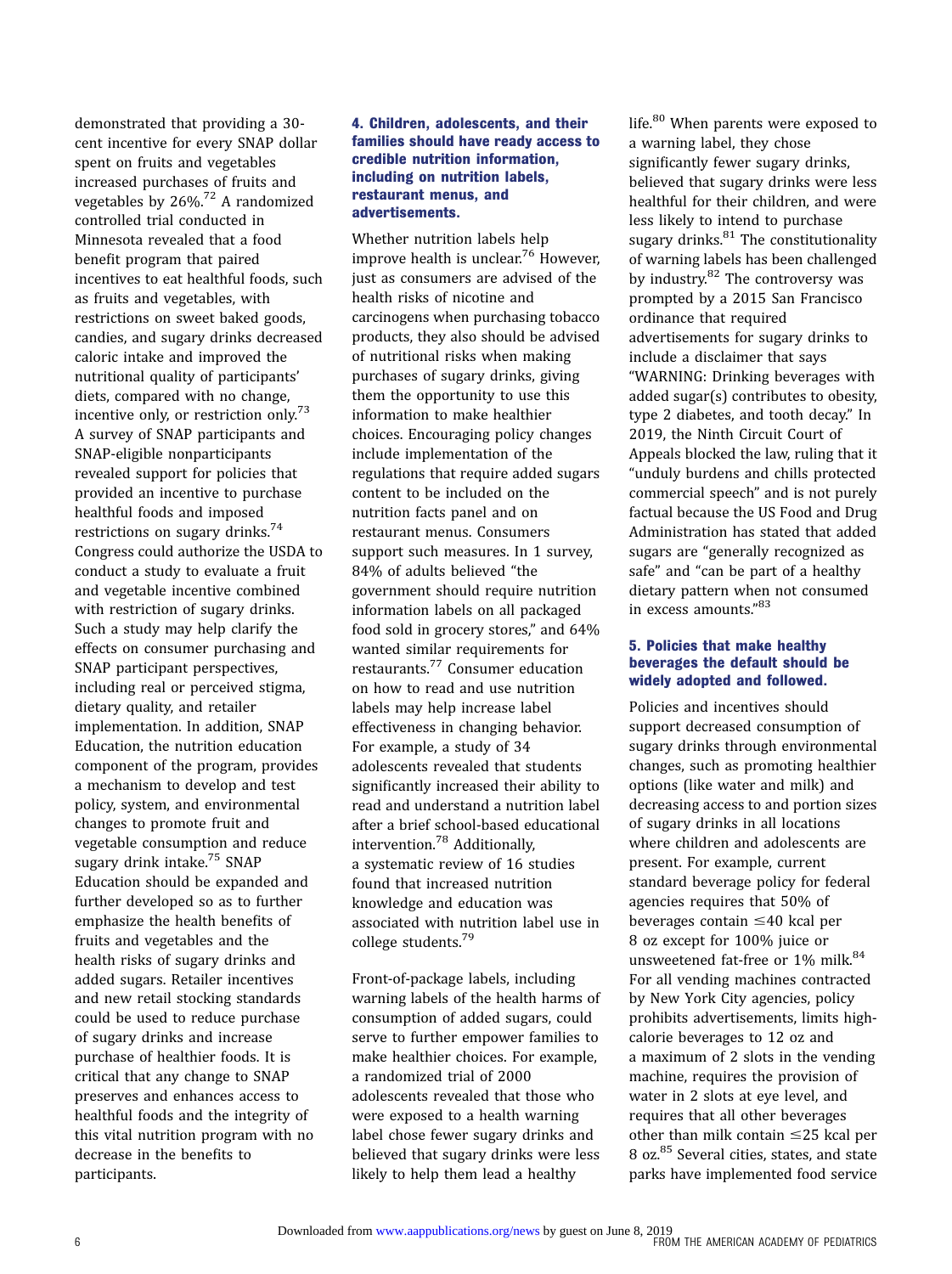guidelines, including the provision of healthful beverages. $86-88$  $86-88$  $86-88$  In August 2018, California became the first state to pass a law requiring restaurants to serve water or milk as the default beverage in kids' meals. Hawaii, Vermont, Connecticut, Rhode Island, and New York City are considering similar bills, and several cities in California; Baltimore, Maryland; Louisville, Kentucky; and Lafayette, Colorado have already passed "healthy-by-default" city ordinances.[89](#page-11-0) Some restaurants have voluntarily changed the default beverage choice on the children's menu from soda and other sugary drinks to water or milk, although more than 75% of the 50 largest chain restaurants have not. $89A$  $89A$  few restaurants have gone further and eliminated sugary drinks from children's menus altogether.<sup>[90](#page-11-0)</sup> Although data on the effects of these types of changes are limited, some evidence suggests when the healthier choice is the easier or default choice, people are more likely to make it.<sup>[91](#page-11-0)-[93](#page-11-0)</sup>

#### 6. Hospitals should serve as a model and implement policies to limit or disincentivize purchase of sugary drinks.

One of the less recognized contributors to the reduction in cigarette smoking is the role that physicians and hospitals played in changing social norms regarding tobacco use. Before the 1950s, physicians and their choice of cigarette brands featured prominently in cigarette advertising. $94$  In the 1960s, hospital grand rounds were conducted in smoke-filled rooms, and doctors who smoked were less likely to counsel regarding the adverse health effects of smoking. However, as awareness of the medical consequences of tobacco use grew, physicians stopped smoking, and hospitals eliminated cigarette vending machines and the sale of cigarettes in hospital gift shops. $94-96$  $94-96$  Although tobacco use remains a pressing threat to public health, the ongoing obesity

epidemic and high consumption of added sugars has led to epidemics of type 2 diabetes mellitus and metabolic disease that require increased action by physicians and other health care providers, hospitals, and many other members of civil society.<sup>[6,](#page-8-0)[97](#page-11-0),[98](#page-11-0)</sup>

As with the ban on tobacco, leadership by hospitals and health plans to eliminate the sale of sugary drinks can improve the health of their employees, increase public awareness about the contribution of sugary drinks to obesity, and thereby change social norms regarding sugary drinks. For example, the Boston Public Health Commission engaged with 10 medical centers in Boston to reduce sugary drink consumption using a variety of strategies. Massachusetts General Hospital labeled drinks with red, yellow, or green stickers to indicate their calorie content and made the high-calorie drinks less accessible. Over 2 years, consumption of healthier products increased, consumption of high-calorie beverages decreased, and there was a modest increase in revenue from beverage sales.<sup>[99](#page-11-0)</sup> A second hospital found that increased prices of highcalorie beverages reduced their sales.<sup>[100](#page-11-0)</sup> Many hospitals have stopped selling sugary drinks entirely. In 2010, the Cleveland Clinic eliminated the sale of sugary drinks, extending previous efforts to improve community health through hospital practices by banning smoking on campus and eliminating the use of trans fats.<sup>101</sup> In 2011, Nationwide Children's Hospital eliminated all sugary drinks in all food establishments within the hospital, with no loss of revenue. $102$  In 2018, Geisinger eliminated sales of sugary drinks from all campuses.<sup>103</sup> More than 30 health systems comprising more than 250 hospitals are participating in the Healthier Hospital Initiative, which includes a pledge to increase healthful beverages to 80% of total beverage purchases in patient care, retail, vending, and catering. $104$  In 2017, the American Medical Association passed

a resolution that "encourages hospitals and medical facilities to offer healthier beverages, such as water, unflavored milk, coffee, and unsweetened tea, for purchase in place of SSBs [sugar-sweetened beverages]."<sup>[97](#page-11-0)</sup> A useful guide for the development of healthful beverage programs has been published by the Public Health Law Center and the Centers for Disease Control and Prevention.<sup>105,[106](#page-11-0)</sup>

Decisions to reduce promotion and sale of sugary drinks in hospitals may appear to be a distraction from hospitals' core efforts to provide medical care or appear to be ineffective given that most sugary drink consumption does not occur in hospitals. The same arguments could have been made about hospitals' efforts to reduce the promotion and sale of tobacco. A well-publicized effort to reduce sugary drink consumption among hospital patients, visitors, and staff could help build public awareness of the links between sugary drink consumption, obesity, and diabetes. These efforts could also signal to employers and leaders in other settings that reducing sugary drink sales and promotion in worksites and public spaces is an important and feasible approach to improving population health.

#### **CONCLUSIONS**

Consumption of added sugars, particularly those in sugary drinks, pose a significant health risk to children and adolescents. Pediatricians are encouraged to routinely counsel children and families to decrease sugary drink consumption and increase water consumption. Pediatricians can also advocate for policy change through school boards, school health councils, hospital and medical group boards and committees, outreach to elected representatives, and public comment opportunities. Policy targets, such as those discussed in this report and summarized below, are needed to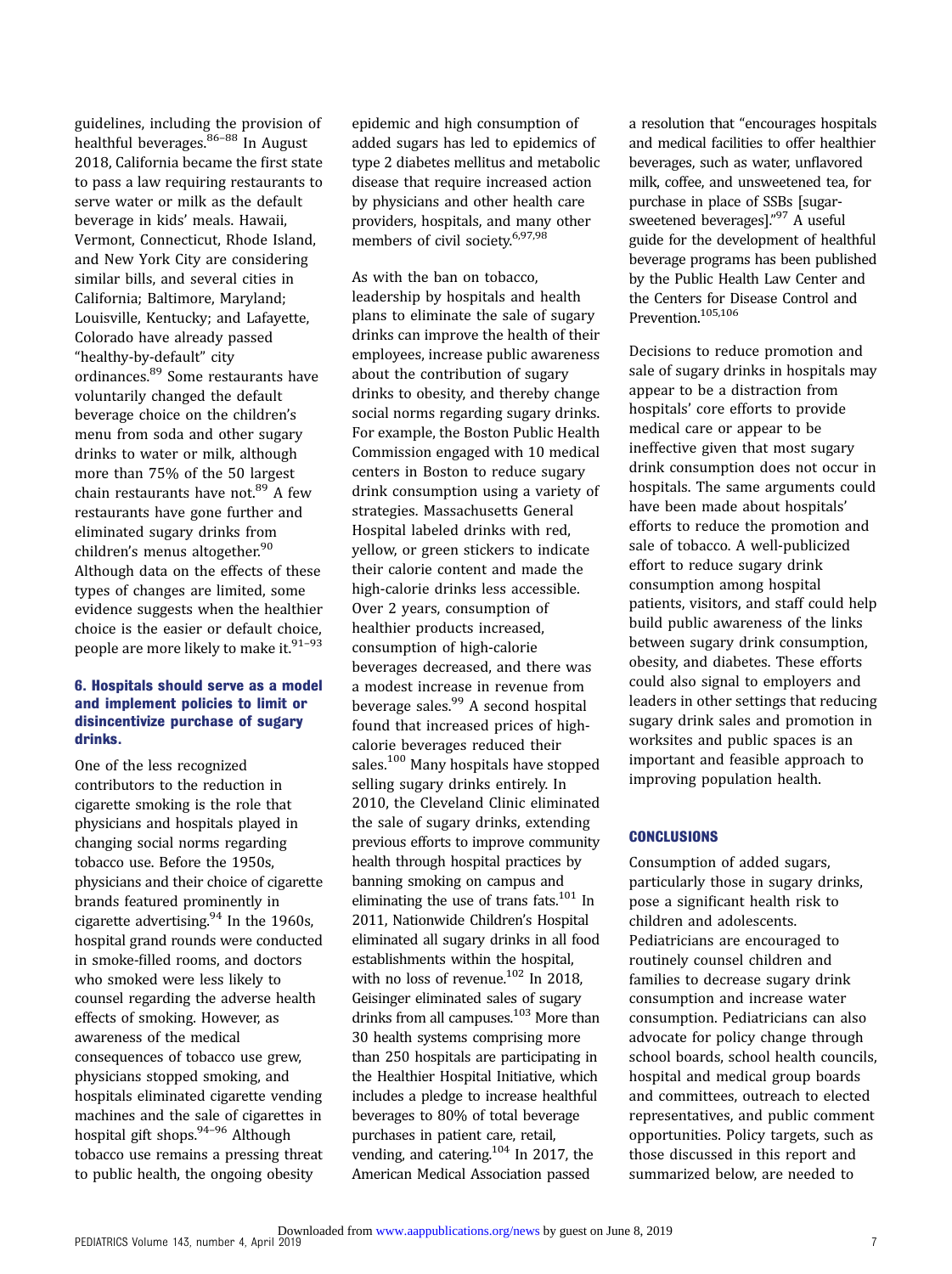reduce sugary drink consumption in children and adolescents and subsequently improve child health.

- 1. Local, state, and/or national policies to reduce added sugars consumption should include policies that raise the price of sugary drinks, such as an excise tax. Such taxes should be accompanied by an education campaign on the risks of sugary drinks and on the rationale and benefits of the tax and should be supported by stakeholders. Tax revenues should be allocated, at least in part, to reducing health and socioeconomic disparities. Metrics should be established to evaluate the impact of such a tax.
- 2. The federal and state governments should support efforts to decrease sugary drink marketing to children and adolescents.
- 3. Federal nutrition assistance programs should ensure access to healthful foods and beverages and discourage consumption of sugary drinks.
- 4. Children, adolescents, and their families should have ready access to credible nutrition information, including on the nutrition facts panel, restaurant menus, and advertisements.
- 5. Policies that make healthful beverages the default choice should be widely adopted and followed.
- 6. Hospitals should serve as a model and implement policies to limit or disincentivize the purchase of sugary drinks.

Although the strength and availability of evidence supporting the policy recommendations addressed in this report vary and although there may be significant barriers or considerations in implementation of some or all of these recommendations, pediatricians may tailor their advocacy efforts to approaches that are most likely to lead to decreased access to and consumption of sugary drinks in the children and families they serve, whether on a local, state, or federal level.

#### LEAD AUTHORS

Natalie D. Muth, MD, MPH, RDN, FAAP William H. Dietz, MD, PhD, FAAP Sheela N. Magge, MD, MSCE, FAAP Rachel K. Johnson, PhD, MPH, RD, FAHA

#### AAP SECTION ON OBESITY EXECUTIVE COMMITTEE, 2017–2018

Christopher F. Bolling, MD, FAAP, Chairperson Sarah C. Armstrong, MD, FAAP Matthew Allen Haemer, MD, MPH, FAAP Natalie D. Muth, MD, MPH, RDN, FAAP John Conrad Rausch, MD, MPH, FAAP Victoria Weeks Rogers, MD, FAAP

#### LIAISONS

Marc Michalsky, MD, FACS, FAAP – American Academy of Pediatrics Section on Surgery

#### CONSULTANT

Stephanie Walsh, MD, FAAP

#### **STAFF**

Mala Thapar, MPH

### AAP COMMITTEE ON NUTRITION, 2017–2018

Steven A. Abrams, MD, FAAP, Chairperson

Jae Hong Kim, MD, PhD, FAAP Sarah Jane Schwarzenberg, MD, FAAP George Joseph Fuchs III, MD, FAAP Sheela N. Magge, MD, MSCE, FAAP C. Wesley Lindsey, MD, FAAP Ellen S. Rome, MD, MPH, FAAP

#### **LIAISONS**

Cria G. Perrine, PhD – Centers for Disease Control and Prevention Andrea Lotze, MD, FAAP – US Food and Drug Administration Janet M. de Jesus, MS, RD – National Institutes of Health Valery Soto, MS, RD, LD – US Department of **Agriculture** 

#### **STAFF**

Debra L. Burrowes, MHA Tamar Haro

#### AHA STAFF

Laurie Whitsel, PhD, FAHA

#### ABBREVIATIONS

AAP: American Academy of Pediatrics AHA: American Heart Association CACFP: Child and Adult Care Food Program CHOICES: Childhood Obesity Intervention Cost-Effectiveness Study SNAP: Supplemental Nutrition Assistance Program USDA: US Department of Agriculture WIC: Special Supplemental Nutrition Program for Women, Infants, and Children

All policy statements from the American Academy of Pediatrics automatically expire 5 years after publication unless reaffirmed, revised, or retired at or before that time.

DOI: <https://doi.org/10.1542/peds.2019-0282>

Address correspondence to Natalie D. Muth, MD, MPH, RDN, FAAP. E-mail: [nmuth@rchsd.org](mailto:nmuth@rchsd.org)

PEDIATRICS (ISSN Numbers: Print, 0031-4005; Online, 1098-4275).

Copyright © 2019 by the American Academy of Pediatrics

FINANCIAL DISCLOSURE: The authors have indicated they have no financial relationships relevant to this article to disclose.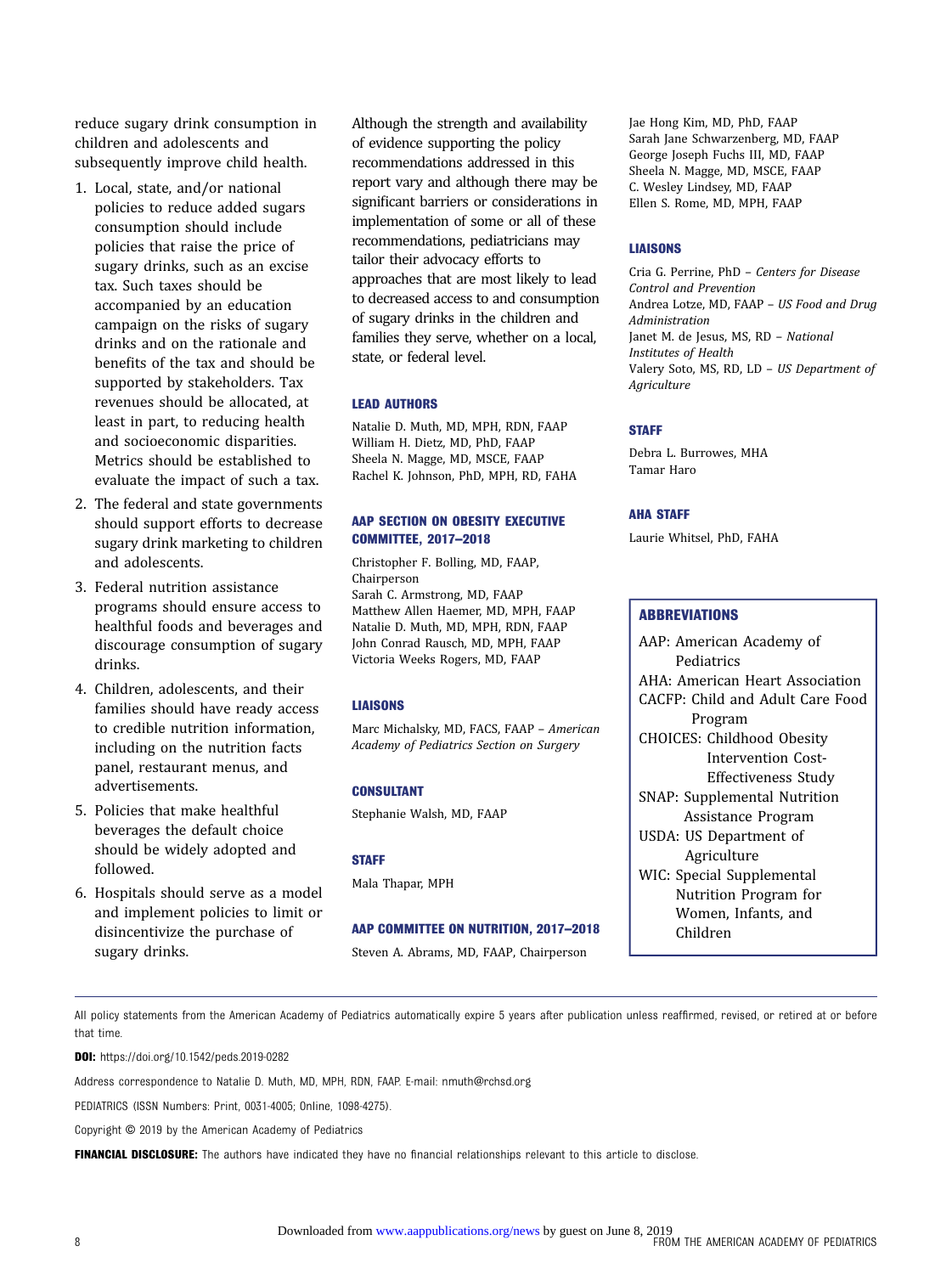<span id="page-8-0"></span>POTENTIAL CONFLICT OF INTEREST: The authors have indicated they have no potential conflicts of interest to disclose.

#### REFERENCES

- 1. de Ruyter JC, Olthof MR, Seidell JC, Katan MB. A trial of sugar-free or sugar-sweetened beverages and body weight in children. N Engl J Med. 2012; 367(15):1397–1406
- 2. Ebbeling CB, Feldman HA, Chomitz VR, et al. A randomized trial of sugarsweetened beverages and adolescent body weight. N Engl J Med. 2012; 367(15):1407–1416
- 3. Luger M, Lafontan M, Bes-Rastrollo M, Winzer E, Yumuk V, Farpour-Lambert N. Sugar-sweetened beverages and weight gain in children and adults: a systematic review from 2013 to 2015 and a comparison with previous studies. Obes Facts. 2017;10(6): 674–693
- 4. Ogden CL, Carroll MD, Lawman HG, et al. Trends in obesity prevalence among children and adolescents in the United States, 1988-1994 through 2013-2014. JAMA. 2016;315(21): 2292–2299
- 5. Moynihan P, Petersen PE. Diet, nutrition and the prevention of dental diseases. Public Health Nutr. 2004;7 (1A):201–226
- 6. Vos MB, Kaar JL, Welsh JA, et al; American Heart Association Nutrition Committee of the Council on Lifestyle and Cardiometabolic Health; Council on Clinical Cardiology; Council on Cardiovascular Disease in the Young; Council on Cardiovascular and Stroke Nursing; Council on Epidemiology and Prevention; Council on Functional Genomics and Translational Biology; Council on Hypertension. Added sugars and cardiovascular disease risk in children: a scientific statement from the American Heart Association. Circulation. 2017;135(19):e1017–e1034
- 7. Chen L, Caballero B, Mitchell DC, et al. Reducing consumption of sugarsweetened beverages is associated with reduced blood pressure: a prospective study among United States adults [published correction appears in Circulation. 2010;122(4): e408]. Circulation. 2010;121(22): 2398–2406
- 8. Perez-Pozo SE, Schold J, Nakagawa T, Sánchez-Lozada LG, Johnson RJ, Lillo JL. Excessive fructose intake induces the features of metabolic syndrome in healthy adult men: role of uric acid in the hypertensive response. Int J Obes (Lond). 2010;34(3):454–461
- 9. Lee AK, Binongo JN, Chowdhury R, et al. Consumption of less than 10% of total energy from added sugars is associated with increasing HDL in females during adolescence: a longitudinal analysis. J Am Heart Assoc. 2014;3(1):e000615
- 10. Lustig RH, Mulligan K, Noworolski SM, et al. Isocaloric fructose restriction and metabolic improvement in children with obesity and metabolic syndrome. Obesity (Silver Spring). 2016;24(2): 453–460
- 11. Wang JW, Mark S, Henderson M, et al. Adiposity and glucose intolerance exacerbate components of metabolic syndrome in children consuming sugarsweetened beverages: QUALITY cohort study. Pediatr Obes. 2013;8(4):284–293
- 12. Welsh JA, Sharma A, Cunningham SA, Vos MB. Consumption of added sugars and indicators of cardiovascular disease risk among US adolescents. Circulation. 2011;123(3):249–257
- 13. Malik VS, Popkin BM, Bray GA, Després JP, Willett WC, Hu FB. Sugar-sweetened beverages and risk of metabolic syndrome and type 2 diabetes: a metaanalysis. Diabetes Care. 2010;33(11): 2477–2483
- 14. O'Sullivan TA, Oddy WH, Bremner AP, et al. Lower fructose intake may help protect against development of nonalcoholic fatty liver in adolescents with obesity. J Pediatr Gastroenterol Nutr. 2014;58(5):624–631
- 15. Shah NS, Leonard D, Finley CE, et al. Dietary patterns and long-term survival: a retrospective study of healthy primary care patients. Am J Med. 2018; 131(1):48–55
- 16. US Department of Health and Human Services; US Department of Agriculture. 2015–2020 dietary guidelines for

Americans. 2015. Available at: [http://](http://health.gov/dietaryguidelines/2015/guidelines/) [health.gov/dietaryguidelines/2015/](http://health.gov/dietaryguidelines/2015/guidelines/) [guidelines/](http://health.gov/dietaryguidelines/2015/guidelines/). Accessed September 17, 2017

- 17. Powell ES, Smith-Taillie LP, Popkin BM. Added sugars intake across the distribution of US children and adult consumers: 1977-2012. J Acad Nutr Diet. 2016;116(10):1543–1550.e1
- 18. Drewnowski A, Rehm CD. Consumption of added sugars among US children and adults by food purchase location and food source. Am J Clin Nutr. 2014; 100(3):901–907
- 19. Pan A, Hu FB. Effects of carbohydrates on satiety: differences between liquid and solid food. Curr Opin Clin Nutr Metab Care. 2011;14(4):385–390
- 20. Shearrer GE, O'Reilly GA, Belcher BR, et al. The impact of sugar sweetened beverage intake on hunger and satiety in minority adolescents [published correction appears in Appetite. 2016; 100:272]. Appetite. 2016;97:43–48
- 21. Dietary Guidelines Advisory Committee. Scientific Report of the 2015 Dietary Guidelines Advisory Committee: Advisory Report to the Secretary of Health and Human Services and the Secretary of Agriculture. Washington, DC: US Department of Agriculture, Agricultural Research Service; 2015
- 22. Fidler Mis N, Braegger C, Bronsky J, et al; ESPGHAN Committee on Nutrition. Sugar in infants, children and adolescents: a position paper of the European Society for Paediatric Gastroenterology, Hepatology and Nutrition Committee on Nutrition. J Pediatr Gastroenterol Nutr. 2017; 65(6):681–696
- 23. World Health Organization. Sugar intake for adults and children. 2015. Available at: [www.who.int/nutrition/publications/](http://www.who.int/nutrition/publications/guidelines/sugars_intake/en/) [guidelines/sugars\\_intake/en/.](http://www.who.int/nutrition/publications/guidelines/sugars_intake/en/) Accessed September 17, 2017
- 24. Kit BK, Fakhouri TH, Park S, Nielsen SJ, Ogden CL. Trends in sugar-sweetened beverage consumption among youth and adults in the United States: 1999-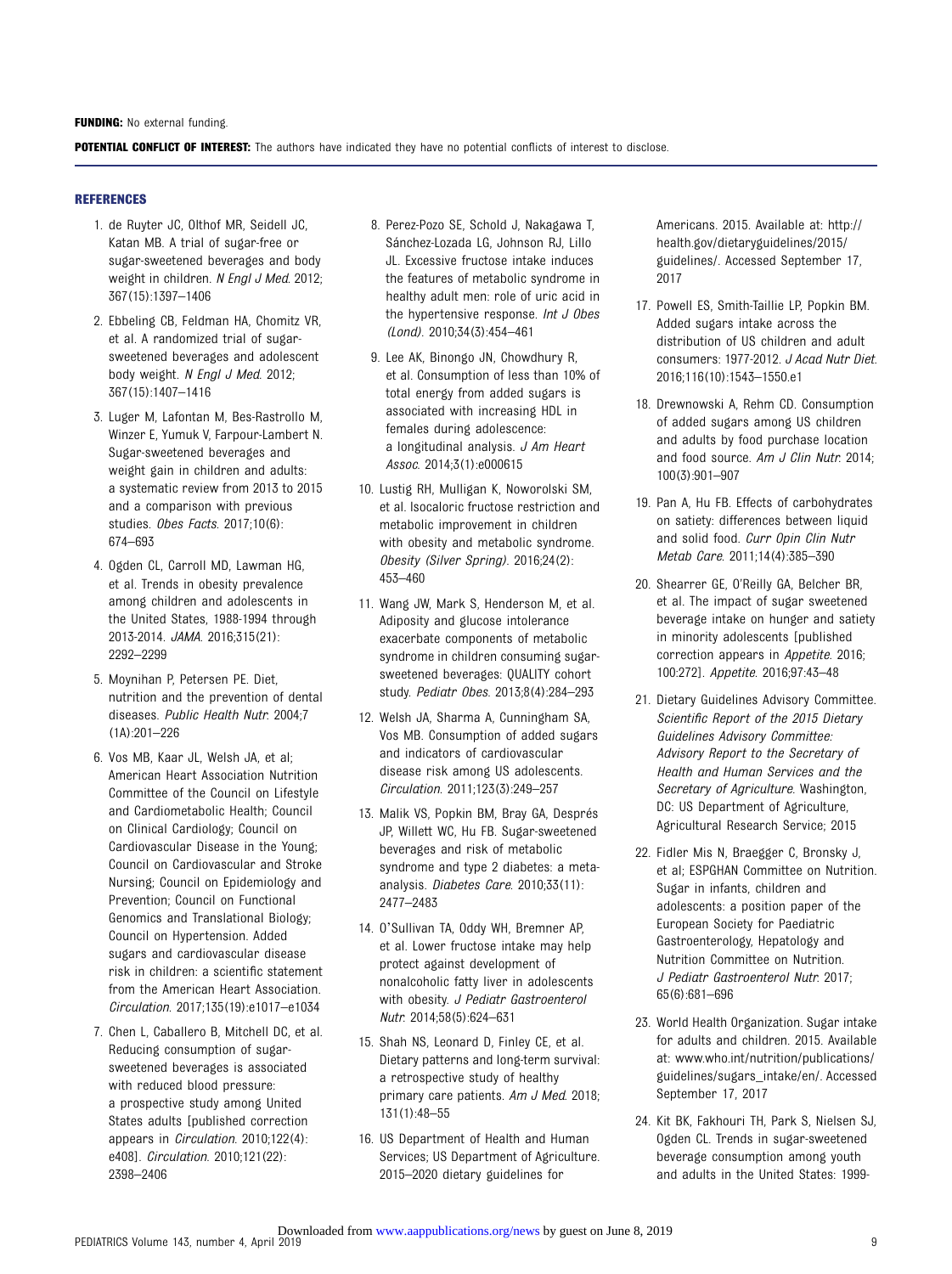<span id="page-9-0"></span>2010. Am J Clin Nutr. 2013;98(1): 180–188

- 25. Daniels SR, Hassink SG; Committee on Nutrition. The role of the pediatrician in primary prevention of obesity. Pediatrics. 2015;136(1). Available at: [www.pediatrics.org/cgi/content/full/](http://www.pediatrics.org/cgi/content/full/136/1/e275) [136/1/e275](http://www.pediatrics.org/cgi/content/full/136/1/e275)
- 26. Council on School Health; Committee on Nutrition. Snacks, sweetened beverages, added sugars, and schools. Pediatrics. 2015;135(3):575–583
- 27. Heyman MB, Abrams SA; Section on Gastroenterology, Hepatology, and Nutrition; Committee on Nutrition. Fruit juice in infants, children, and adolescents: current recommendations. Pediatrics. 2017;139(6):e20170967
- 28. Committee on Nutrition; Council on Sports Medicine and Fitness. Sports drinks and energy drinks for children and adolescents: are they appropriate? Pediatrics. 2011;127(6):1182–1189
- 29. Bader P, Boisclair D, Ferrence R. Effects of tobacco taxation and pricing on smoking behavior in high risk populations: a knowledge synthesis. Int J Environ Res Public Health. 2011;8(11): 4118–4139
- 30. Elder RW, Lawrence B, Ferguson A, et al; Task Force on Community Preventive Services. The effectiveness of tax policy interventions for reducing excessive alcohol consumption and related harms. Am J Prev Med. 2010;38(2): 217–229
- 31. Afshin A, Peñalvo JL, Del Gobbo L, et al. The prospective impact of food pricing on improving dietary consumption: a systematic review and meta-analysis. PLoS One. 2017;12(3):e0172277
- 32. World Health Organization. Fiscal policies for diet and the prevention of noncommunicable diseases. 2016. Available at: [www.who.int/](http://www.who.int/dietphysicalactivity/publications/fiscal-policies-diet-prevention/en/) [dietphysicalactivity/publications/](http://www.who.int/dietphysicalactivity/publications/fiscal-policies-diet-prevention/en/)fiscal[policies-diet-prevention/en/.](http://www.who.int/dietphysicalactivity/publications/fiscal-policies-diet-prevention/en/) Accessed October 10, 2017
- 33. Gortmaker SL, Wang YC, Long MW, et al. Three interventions that reduce childhood obesity are projected to save more than they cost to implement. Health Aff (Millwood). 2015;34(11): 1932–1939
- 34. Action for Healthy Food. A Roadmap for Successful Sugary Drink Tax

Campaigns. Seattle WA: Action for Healthy Food; 2015

- 35. Nakamura R, Mirelman AJ, Cuadrado C, Silva-Illanes N, Dunstan J, Suhrcke M. Evaluating the 2014 sugar-sweetened beverage tax in Chile: an observational study in urban areas. PLoS Med. 2018; 15(7):e1002596
- 36. Donaldson E. Advocating for Sugar-Sweetened Beverage Taxation: A Case Study of Mexico. Baltimore, MD: Johns Hopkins Bloomberg School of Public Health; 2015
- 37. Colchero MA, Popkin BM, Rivera JA, Ng SW. Beverage purchases from stores in Mexico under the excise tax on sugar sweetened beverages: observational study. BMJ. 2016;352:h6704
- 38. Colchero MA, Rivera-Dommarco J, Popkin BM, Ng SW. In Mexico, evidence of sustained consumer response two years after implementing a sugarsweetened beverage tax. Health Aff (Millwood). 2017;36(3):564–571
- 39. Sánchez-Romero LM, Penko J, Coxson PG, et al. Projected impact of Mexico's sugar-sweetened beverage tax policy on diabetes and cardiovascular disease: a modeling study. PLoS Med. 2016; 13(11):e1002158
- 40. Silver LD, Ng SW, Ryan-Ibarra S, et al. Changes in prices, sales, consumer spending, and beverage consumption one year after a tax on sugarsweetened beverages in Berkeley, California, US: a before-and-after study. PLoS Med. 2017;14(4):e1002283
- 41. Falbe J, Rojas N, Grummon AH, Madsen KA. Higher retail prices of sugarsweetened beverages 3 months after implementation of an excise tax in Berkeley, California. Am J Public Health. 2015;105(11):2194–2201
- 42. Cawley J, Frisvold DE. The pass-through of taxes on sugar-sweetened beverages to retail prices: the case of Berkeley, California. J Policy Anal Manage. 2017; 36(2):303–326
- 43. Bollinger B, Sexton SE. Local excise taxes, sticky prices, and spillovers: evidence from Berkeley's soda tax. 2018. Available at: [https://ssrn.com/](https://ssrn.com/abstract=3087966) [abstract=3087966.](https://ssrn.com/abstract=3087966) Accessed February 1, 2019
- 44. Dewey C. Why Chicago's soda tax fizzled after two months – and what it means

for the anti-soda movement. The Washington Post. October 10, 2017. Available at: https://www. washingtonpost.com/news/wonk/wp/ 2017/10/10/why-chicagos-soda-taxfizzled-after-two-months-and-what-itmeans-for-the-anti-soda-movement/? noredirect=on&utm\_term=. a5285122edcb. Accessed February 1, 2019

- 45. Institute of Medicine. For the Public's Health: Revitalizing Law and Policy to Meet New Challenges. Washington, DC: The National Academies Press; 2011
- 46. Langellier BA, Lê-Scherban F, Purtle J. Funding quality pre-kindergarten slots with Philadelphia's new 'sugary drink tax': simulating effects of using an excise tax to address a social determinant of health. Public Health Nutr. 2017;20(13):2450–2458
- 47. Hashem K, Rosborough J. Why tax sugar sweetened beverages? J Pediatr Gastroenterol Nutr. 2017;65(4):358–359
- 48. Federal Trade Commission. A review of food marketing to children and adolescents: follow-up report. 2012. Available at: [https://www.ftc.gov/sites/](https://www.ftc.gov/sites/default/files/documents/reports/review-food-marketing-children-and-adolescents-follow-report/121221foodmarketingreport.pdf) default/fi[les/documents/reports/](https://www.ftc.gov/sites/default/files/documents/reports/review-food-marketing-children-and-adolescents-follow-report/121221foodmarketingreport.pdf) [review-food-marketing-children-and](https://www.ftc.gov/sites/default/files/documents/reports/review-food-marketing-children-and-adolescents-follow-report/121221foodmarketingreport.pdf)[adolescents-follow-report/](https://www.ftc.gov/sites/default/files/documents/reports/review-food-marketing-children-and-adolescents-follow-report/121221foodmarketingreport.pdf) [121221foodmarketingreport.pdf](https://www.ftc.gov/sites/default/files/documents/reports/review-food-marketing-children-and-adolescents-follow-report/121221foodmarketingreport.pdf). Accessed July 25, 2017
- 49. Frazier WC III, Harris JL. Trends in television food advertising to young people: 2016 update. 2017. Available at: [http://uconnruddcenter.org/](http://uconnruddcenter.org/files/TVAdTrends2017.pdf)files/ [TVAdTrends2017.pdf.](http://uconnruddcenter.org/files/TVAdTrends2017.pdf) Accessed October 1, 2017
- 50. Powell LM, Schermbeck RM, Chaloupka FJ. Nutritional content of food and beverage products in television advertisements seen on children's programming. Child Obes. 2013;9(6): 524–531
- 51. Kumar G, Onufrak S, Zytnick D, Kingsley B, Park S. Self-reported advertising exposure to sugar-sweetened beverages among US youth. Public Health Nutr. 2015;18(7):1173–1179
- 52. Han E, Powell LM. Consumption patterns of sugar-sweetened beverages in the United States. J Acad Nutr Diet. 2013;113(1):43–53
- 53. Food and Nutrition Service, United States Department of Agriculture. Final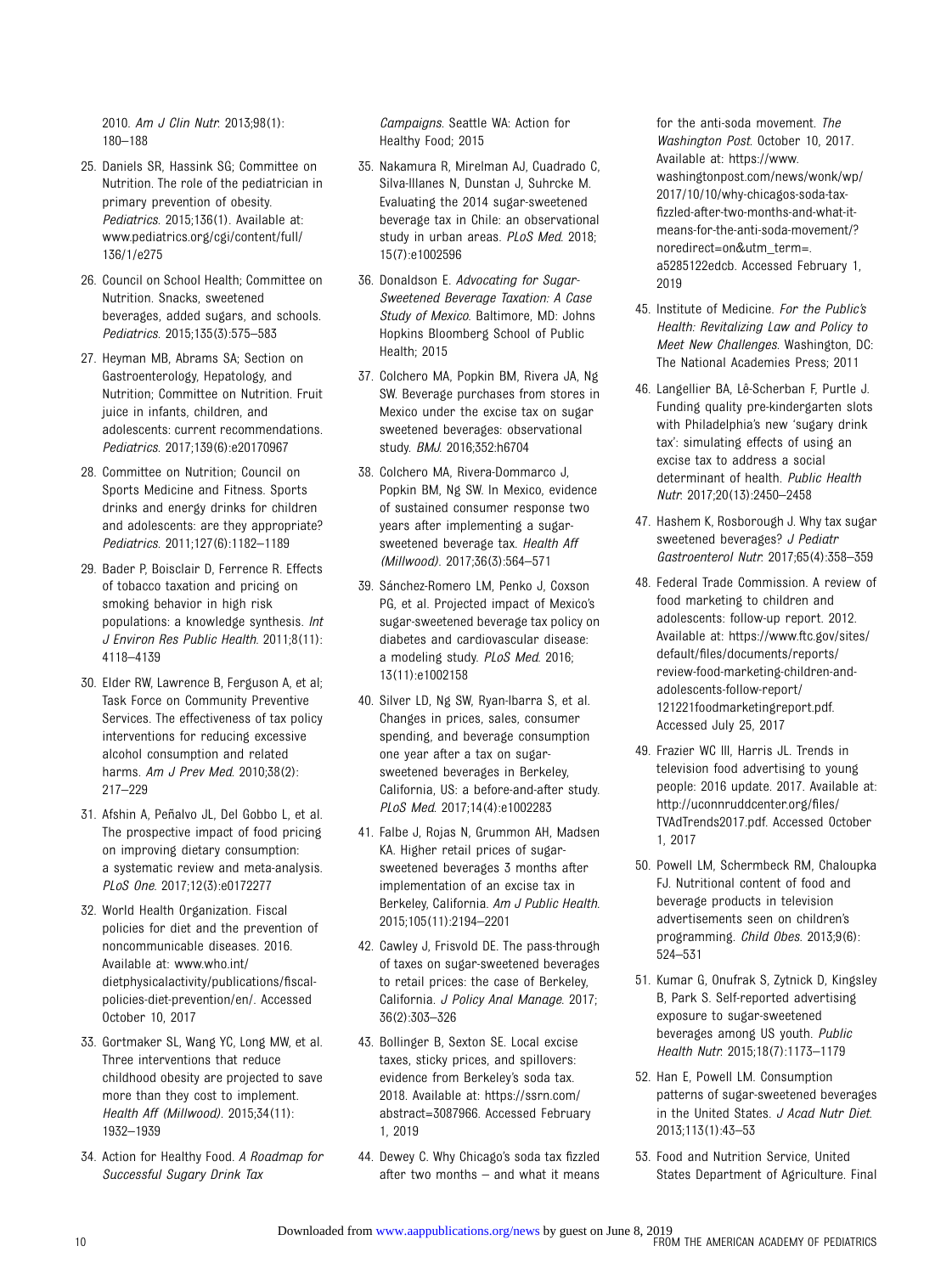<span id="page-10-0"></span>rule: local school wellness policy implementation under the Healthy, Hunger-Free Kids Act of 2010. 2016. Available at: [https://www.gpo.gov/fdsys/](https://www.gpo.gov/fdsys/pkg/FR-2016-07-29/pdf/2016-17230.pdf) [pkg/FR-2016-07-29/pdf/2016-17230.pdf](https://www.gpo.gov/fdsys/pkg/FR-2016-07-29/pdf/2016-17230.pdf). Accessed July 30, 2018

- 54. Food and Nutrition Service, USDA. Child and Adult Care Food Program: meal pattern revisions related to the Healthy, Hunger-Free Kids Act of 2010. Final rule. Fed Regist. 2016;81(79):24347–24383
- 55. United States Department of Agriculture. Interim Final Rule: Child Nutrition Program Flexibilities for Milk, Whole Grains, and Sodium Requirements. Washington, DC: United States Department of Agriculture; 2017
- 56. Cradock AL, McHugh A, Mont-Ferguson H, et al. Effect of school district policy change on consumption of sugarsweetened beverages among high school students, Boston, Massachusetts, 2004-2006. Prev Chronic Dis. 2011;8(4):A74
- 57. Chriqui JF, Pickel M, Story M. Influence of school competitive food and beverage policies on obesity, consumption, and availability: a systematic review. JAMA Pediatr. 2014;168(3):279–286
- 58. Hood NE, Colabianchi N, Terry-McElrath YM, O'Malley PM, Johnston LD. School wellness policies and foods and beverages available in schools. Am J Prev Med. 2013;45(2):143–149
- 59. Foster GD, Linder B, Baranowski T, et al; HEALTHY Study Group. A school-based intervention for diabetes risk reduction. N Engl J Med. 2010;363(5):443–453
- 60. Wang YC, Hsiao A, Chamberlin P, et al. Nutrition quality of US school snack foods: a first look at 2011-2014 bid records in 8 school districts. J Sch Health. 2017;87(1):29–35
- 61. Johnson DB, Podrabsky M, Rocha A, Otten JJ. Effect of the Healthy Hunger-Free Kids Act on the nutritional quality of meals selected by students and school lunch participation rates. JAMA Pediatr. 2016;170(1):e153918
- 62. Micha R, Karageorgou D, Bakogianni I, et al. Effectiveness of school food environment policies on children's dietary behaviors: a systematic review and meta-analysis. PLoS One. 2018; 13(3):e0194555
- 63. Chriqui JF, Piekarz E, Chaloupka FJ. USDA snack food and beverage standards: how big of a stretch for the states? Child Obes. 2014;10(3):234–240
- 64. Asada Y, Chriqui J, Chavez N, Odoms-Young A, Handler A. USDA snack policy implementation: best practices from the front lines, United States, 2013-2014. Prev Chronic Dis. 2016;13:E79
- 65. Gray KF, Fisher S, Lauffer S. Characteristics of Supplemental Nutrition Assistance Program Households: Fiscal Year 2015. Alexandria, VA: US Department of Agriculture, Food and Nutrition Service, Office of Policy Support; 2016
- 66. Shenkin JD, Jacobson MF. Using the Food Stamp Program and other methods to promote healthy diets for low-income consumers. Am J Public Health. 2010;100(9):1562–1564
- 67. Basu S, Seligman H, Bhattacharya J. Nutritional policy changes in the supplemental nutrition assistance program: a microsimulation and costeffectiveness analysis. Med Decis Making. 2013;33(7):937–948
- 68. Blumenthal SJ, Hoffnagle EE, Leung CW, et al. Strategies to improve the dietary quality of Supplemental Nutrition Assistance Program (SNAP) beneficiaries: an assessment of stakeholder opinions. Public Health Nutr. 2014;17(12):2824–2833
- 69. Long MW, Leung CW, Cheung LW, Blumenthal SJ, Willett WC. Public support for policies to improve the nutritional impact of the Supplemental Nutrition Assistance Program (SNAP). Public Health Nutr. 2014;17(1):219–224
- 70. Schwartz MB. Moving beyond the debate over restricting sugary drinks in the Supplemental Nutrition Assistance Program. Am J Prev Med. 2017;52(2S2):S199–S205
- 71. Pomeranz JL, Chriqui JF. The Supplemental Nutrition Assistance Program: analysis of program administration and food law definitions. Am J Prev Med. 2015;49(3):428–436
- 72. United States Department of Agriculture. Healthy incentives pilot final evaluation report. 2014. Available at: [https://www.fns.usda.gov/snap/](https://www.fns.usda.gov/snap/healthy-incentives-pilot-final-evaluation-report) [healthy-incentives-pilot-](https://www.fns.usda.gov/snap/healthy-incentives-pilot-final-evaluation-report)final-evaluation[report](https://www.fns.usda.gov/snap/healthy-incentives-pilot-final-evaluation-report). Accessed October 7, 2017
- 73. Harnack L, Oakes JM, Elbel B, Beatty T, Rydell S, French S. Effects of subsidies and prohibitions on nutrition in a food benefit program: a randomized clinical trial [published correction appears in JAMA Intern Med. 2017;177(1):144]. JAMA Intern Med. 2016;176(11): 1610–1618
- 74. Leung CW, Musicus AA, Willett WC, Rimm EB. Improving the nutritional impact of the Supplemental Nutrition Assistance Program: perspectives from the participants. Am J Prev Med. 2017;52 (2S2):S193–S198
- 75. United States Department of Agriculture. FY 2019 SNAP-Ed plan guidance. 2018. Available at: [https://](https://snaped.fns.usda.gov/snap/Guidance/FY2019SNAPEdPlanGuidanceFULL.pdf) [snaped.fns.usda.gov/snap/Guidance/](https://snaped.fns.usda.gov/snap/Guidance/FY2019SNAPEdPlanGuidanceFULL.pdf) [FY2019SNAPEdPlanGuidanceFULL.pdf.](https://snaped.fns.usda.gov/snap/Guidance/FY2019SNAPEdPlanGuidanceFULL.pdf) Accessed February 1, 2019
- 76. Afshin A, Penalvo J, Del Gobbo L, et al. CVD prevention through policy: a review of mass media, food/menu labeling, taxation/subsidies, built environment, school procurement, worksite wellness, and marketing standards to improve diet. Curr Cardiol Rep. 2015;17(11):98
- 77. Prentice C, Kahn C. Americans want required food labels even if they don't read them. Reuters. October 2, 2017. Available at: [https://www.reuters.com/](https://www.reuters.com/article/us-usa-foodlabels-poll/americans-want-required-food-labels-even-if-they-dont-read-them-idUSKCN1C71F5) [article/us-usa-foodlabels-poll/](https://www.reuters.com/article/us-usa-foodlabels-poll/americans-want-required-food-labels-even-if-they-dont-read-them-idUSKCN1C71F5) [americans-want-required-food-labels](https://www.reuters.com/article/us-usa-foodlabels-poll/americans-want-required-food-labels-even-if-they-dont-read-them-idUSKCN1C71F5)[even-if-they-dont-read-them](https://www.reuters.com/article/us-usa-foodlabels-poll/americans-want-required-food-labels-even-if-they-dont-read-them-idUSKCN1C71F5)[idUSKCN1C71F5.](https://www.reuters.com/article/us-usa-foodlabels-poll/americans-want-required-food-labels-even-if-they-dont-read-them-idUSKCN1C71F5) Accessed February 1, 2019
- 78. Hawthorne KM, Moreland K, Griffin IJ, Abrams SA. An educational program enhances food label understanding of young adolescents. J Am Diet Assoc. 2006;106(6):913–916
- 79. Christoph MJ, An R, Ellison B. Correlates of nutrition label use among college students and young adults: a review. Public Health Nutr. 2016;19(12): 2135–2148
- 80. VanEpps EM, Roberto CA. The influence of sugar-sweetened beverage warnings: a randomized trial of adolescents' choices and beliefs. Am J Prev Med. 2016;51(5):664–672
- 81. Roberto CA, Wong D, Musicus A, Hammond D. The influence of sugarsweetened beverage health warning labels on parents' choices. Pediatrics. 2016;137(2):e20153185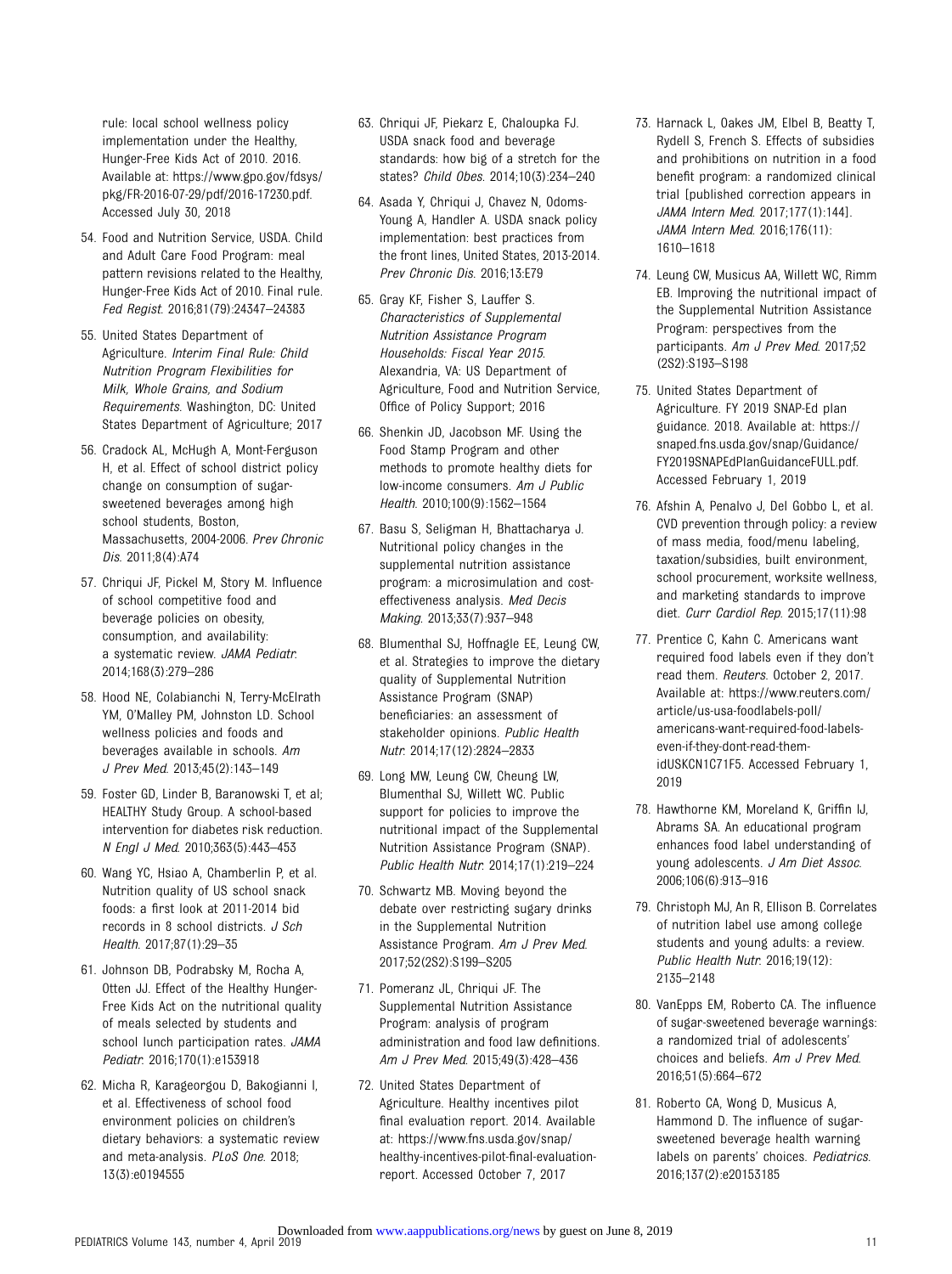- <span id="page-11-0"></span>82. Pomeranz JL, Mozaffarian D, Micha R. Can the government require health warnings on sugar-sweetened beverage advertisements? JAMA. 2018;319(3): 227–228
- 83. American Beverage Association v City and County of San Francisco, No 16- 16072 D.C. No. 3:15-cv-03415-EMC (9th Cir 2019). Available at: https://cspinet. org/sites/default/files/attachment/SF% 20Warning\_Ninth%20Circuit%20En% 20Banc.pdf. Accessed February 1, 2019
- 84. Food Service Guidelines Federal Workgroup. Food service guidelines for federal facilities. 2017. Available at: [https://www.cdc.gov/obesity/downloa](https://www.cdc.gov/obesity/downloads/guidelines_for_federal_concessions_and_vending_operations.pdf) [ds/guidelines\\_for\\_federal\\_concessio](https://www.cdc.gov/obesity/downloads/guidelines_for_federal_concessions_and_vending_operations.pdf) [ns\\_and\\_vending\\_operations.pdf](https://www.cdc.gov/obesity/downloads/guidelines_for_federal_concessions_and_vending_operations.pdf). Accessed July 29, 2017
- 85. City of New York. New York city food standards: beverage vending machines. Available at: [https://www1.nyc.gov/](https://www1.nyc.gov/assets/doh/downloads/pdf/cardio/cardio-vending-machines-bev-standards.pdf) [assets/doh/downloads/pdf/cardio/](https://www1.nyc.gov/assets/doh/downloads/pdf/cardio/cardio-vending-machines-bev-standards.pdf) [cardio-vending-machines-bev](https://www1.nyc.gov/assets/doh/downloads/pdf/cardio/cardio-vending-machines-bev-standards.pdf)[standards.pdf.](https://www1.nyc.gov/assets/doh/downloads/pdf/cardio/cardio-vending-machines-bev-standards.pdf) Accessed October 7, 2017
- 86. Centers for Disease Control and Prevention. Food service guidelines: case studies from states and communities. 2015. Available at: [https://](https://www.cdc.gov/obesity/downloads/fsg_casestudies_508.pdf) [www.cdc.gov/obesity/downloads/fsg\\_](https://www.cdc.gov/obesity/downloads/fsg_casestudies_508.pdf) [casestudies\\_508.pdf.](https://www.cdc.gov/obesity/downloads/fsg_casestudies_508.pdf) Accessed August 1, 2017
- 87. City of New York. Procurement: standards for meals and snacks. Available at: [http://www1.nyc.gov/site/](http://www1.nyc.gov/site/foodpolicy/initiatives/procurement.page) [foodpolicy/initiatives/procurement.](http://www1.nyc.gov/site/foodpolicy/initiatives/procurement.page) [page](http://www1.nyc.gov/site/foodpolicy/initiatives/procurement.page). Accessed October 7, 2017
- 88. Cradock AL, Kenney EL, McHugh A, et al. Evaluating the impact of the healthy beverage executive order for city agencies in Boston, Massachusetts, 2011-2013. Prev Chronic Dis. 2015;12: E147
- 89. Wootan, MG. California becomes first state to pass healthy restaurant kids' meal bill. 2018. Available at: [https://](https://cspinet.org/news/california-becomes-first-state-pass-healthy-restaurant-kids%E2%80%99-meal-bill-20180822) [cspinet.org/news/california-becomes](https://cspinet.org/news/california-becomes-first-state-pass-healthy-restaurant-kids%E2%80%99-meal-bill-20180822)fi[rst-state-pass-healthy-restaurant-kids](https://cspinet.org/news/california-becomes-first-state-pass-healthy-restaurant-kids%E2%80%99-meal-bill-20180822) [%E2%80%99-meal-bill-20180822](https://cspinet.org/news/california-becomes-first-state-pass-healthy-restaurant-kids%E2%80%99-meal-bill-20180822). Accessed August 26, 2018
- 90. Ribakove S, Almy J, Wootan, MG. Soda on the menu: improvements seen but more change needed for beverages on restaurant children's menus. 2017. Available at: [https://cspinet.org/](https://cspinet.org/kidsbeveragestudy) [kidsbeveragestudy.](https://cspinet.org/kidsbeveragestudy) Accessed October 10, 2017
- 91. Hanks AS, Just DR, Smith LE, Wansink B. Healthy convenience: nudging students toward healthier choices in the lunchroom. J Public Health (Oxf). 2012; 34(3):370–376
- 92. Loeb KL, Radnitz C, Keller K, et al. The application of defaults to optimize parents' health-based choices for children. Appetite. 2017;113:368–375
- 93. Peters J, Beck J, Lande J, et al. Using healthy defaults in Walt Disney World restaurants to improve nutritional choices. J Assoc Consum Res. 2016;1(1): 92–103
- 94. Gardner MN, Brandt AM. "The doctors' choice is America's choice": the physician in US cigarette advertisements, 1930- 1953. Am J Public Health. 2006;96(2): 222–232
- 95. New York Times. Hospitals act to curb cigarette sales, smoking. New York Times. February 9, 1964. Available at: https://www.nytimes.com/1964/02/09/ archives/hospitals-act-to-curbcigarette-sales-smoking.html. Accessed August 27, 2018
- 96. Smith DR, Leggat PA. The historical decline of tobacco smoking among Australian physicians: 1964-1997. Tob Induc Dis. 2008;4:13
- 97. American Medical Association. AMA Adopts Policy to Reduce Consumption of Sugar-Sweetened Beverages. Chicago, IL: American Medical Association; 2017
- 98. Yang Q, Zhang Z, Gregg EW, Flanders WD, Merritt R, Hu FB. Added sugar intake and cardiovascular diseases mortality among US adults. JAMA Intern Med. 2014;174(4):516–524
- 99. Thorndike AN, Sonnenberg L, Riis J, Barraclough S, Levy DE. A 2-phase labeling and choice architecture intervention to improve healthy food

and beverage choices [published correction appears in Am J Public Health. 2012;102(4):584]. Am J Public Health. 2012;102(3):527–533

- 100. Block JP, Chandra A, McManus KD, Willett WC. Point-of-purchase price and education intervention to reduce consumption of sugary soft drinks. Am J Public Health. 2010;100(8):1427–1433
- 101. Spector K. Sugar-sweetened food, beverages will no longer be sold at the Cleveland Clinic. 2010. Available at: [https://www.cleveland.com/health](https://www.cleveland.com/healthfit/index.ssf/2010/07/sugar-sweetened_food_beverages.html)fit/ [index.ssf/2010/07/sugar-sweetened\\_](https://www.cleveland.com/healthfit/index.ssf/2010/07/sugar-sweetened_food_beverages.html) [food\\_beverages.html.](https://www.cleveland.com/healthfit/index.ssf/2010/07/sugar-sweetened_food_beverages.html) Accessed August 26, 2018
- 102. Eneli IU, Oza-Frank R, Grover K, Miller R, Kelleher K. Instituting a sugarsweetened beverage ban: experience from a children's hospital. Am J Public Health. 2014;104(10):1822–1825
- 103. Geisinger. Geisinger Eliminates Sugar-Sweetened Beverages. Danville, PA: Geisinger; 2018
- 104. Public Health Law Center. Food and beverage pledges for hospitals and healthcare systems. Available at: [www.](http://www.publichealthlawcenter.org/sites/default/files/resources/KS%20Beverage%20Pledge%20Chart%204.28.14.pdf) [publichealthlawcenter.org/sites/defau](http://www.publichealthlawcenter.org/sites/default/files/resources/KS%20Beverage%20Pledge%20Chart%204.28.14.pdf) lt/fi[les/resources/KS%20Beverage%](http://www.publichealthlawcenter.org/sites/default/files/resources/KS%20Beverage%20Pledge%20Chart%204.28.14.pdf) [20Pledge%20Chart%204.28.14.pdf.](http://www.publichealthlawcenter.org/sites/default/files/resources/KS%20Beverage%20Pledge%20Chart%204.28.14.pdf) Accessed July 31, 2017
- 105. Public Health Law Center. Building blocks for success: a guide for developing healthy beverage programs. Available at: [www.](http://www.publichealthlawcenter.org/sites/default/files/resources/phlc-fs-building-blocks-healthy-beverages-2013.pdf) [publichealthlawcenter.org/sites/](http://www.publichealthlawcenter.org/sites/default/files/resources/phlc-fs-building-blocks-healthy-beverages-2013.pdf) default/fi[les/resources/phlc-fs-building](http://www.publichealthlawcenter.org/sites/default/files/resources/phlc-fs-building-blocks-healthy-beverages-2013.pdf)[blocks-healthy-beverages-2013.pdf](http://www.publichealthlawcenter.org/sites/default/files/resources/phlc-fs-building-blocks-healthy-beverages-2013.pdf). Accessed July 31, 2017
- 106. Centers for Disease Control and Prevention. Creating healthier hospital food, beverage, and physical activity environments: forming teams, engaging stakeholders, conducting assessments and evaluations. Available at: [https://](https://www.cdc.gov/obesity/hospital-toolkit/pdf/creating-healthier-hospital-food-beverage-pa.pdf) [www.cdc.gov/obesity/hospital-toolkit/](https://www.cdc.gov/obesity/hospital-toolkit/pdf/creating-healthier-hospital-food-beverage-pa.pdf) [pdf/creating-healthier-hospital-food](https://www.cdc.gov/obesity/hospital-toolkit/pdf/creating-healthier-hospital-food-beverage-pa.pdf)[beverage-pa.pdf.](https://www.cdc.gov/obesity/hospital-toolkit/pdf/creating-healthier-hospital-food-beverage-pa.pdf) Accessed July 31, 2017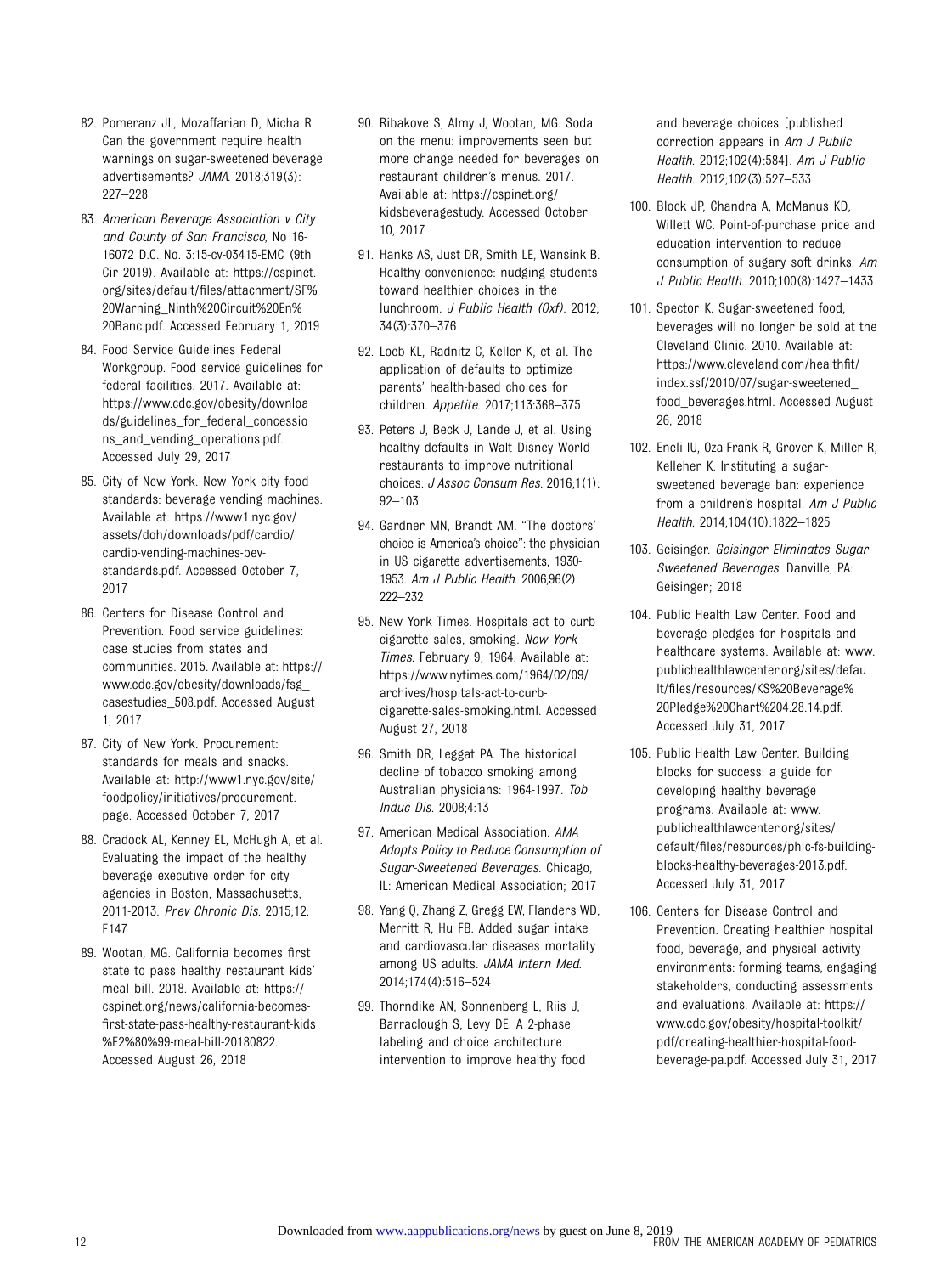#### **Adolescents Public Policies to Reduce Sugary Drink Consumption in Children and**

*Pediatrics* 2019;143; COMMITTEE ON NUTRITION and AMERICAN HEART ASSOCIATION AMERICAN ACADEMY OF PEDIATRICS, SECTION ON OBESITY, Natalie D. Muth, William H. Dietz, Sheela N. Magge, Rachel K. Johnson,

DOI: 10.1542/peds.2019-0282 originally published online March 25, 2019;

| <b>Updated Information &amp;</b><br><b>Services</b> | including high resolution figures, can be found at:<br>http://pediatrics.aappublications.org/content/143/4/e20190282                                                                                                                                                                                                                                                                                                                                                                                                                                                                |
|-----------------------------------------------------|-------------------------------------------------------------------------------------------------------------------------------------------------------------------------------------------------------------------------------------------------------------------------------------------------------------------------------------------------------------------------------------------------------------------------------------------------------------------------------------------------------------------------------------------------------------------------------------|
| <b>References</b>                                   | This article cites 75 articles, 15 of which you can access for free at:<br>http://pediatrics.aappublications.org/content/143/4/e20190282#BIBL                                                                                                                                                                                                                                                                                                                                                                                                                                       |
| <b>Subspecialty Collections</b>                     | This article, along with others on similar topics, appears in the<br>following collection(s):<br><b>Current Policy</b><br>http://www.aappublications.org/cgi/collection/current_policy<br><b>Committee on Nutrition</b><br>http://www.aappublications.org/cgi/collection/committee_on_nutriti<br>$_{\rm on}$<br><b>Section on Obesity</b><br>http://www.aappublications.org/cgi/collection/section-on-obesity<br><b>Nutrition</b><br>http://www.aappublications.org/cgi/collection/nutrition_sub<br><b>Obesity</b><br>http://www.aappublications.org/cgi/collection/obesity new sub |
| Permissions & Licensing                             | Information about reproducing this article in parts (figures, tables) or<br>in its entirety can be found online at:<br>http://www.aappublications.org/site/misc/Permissions.xhtml                                                                                                                                                                                                                                                                                                                                                                                                   |
| <b>Reprints</b>                                     | Information about ordering reprints can be found online:<br>http://www.aappublications.org/site/misc/reprints.xhtml                                                                                                                                                                                                                                                                                                                                                                                                                                                                 |